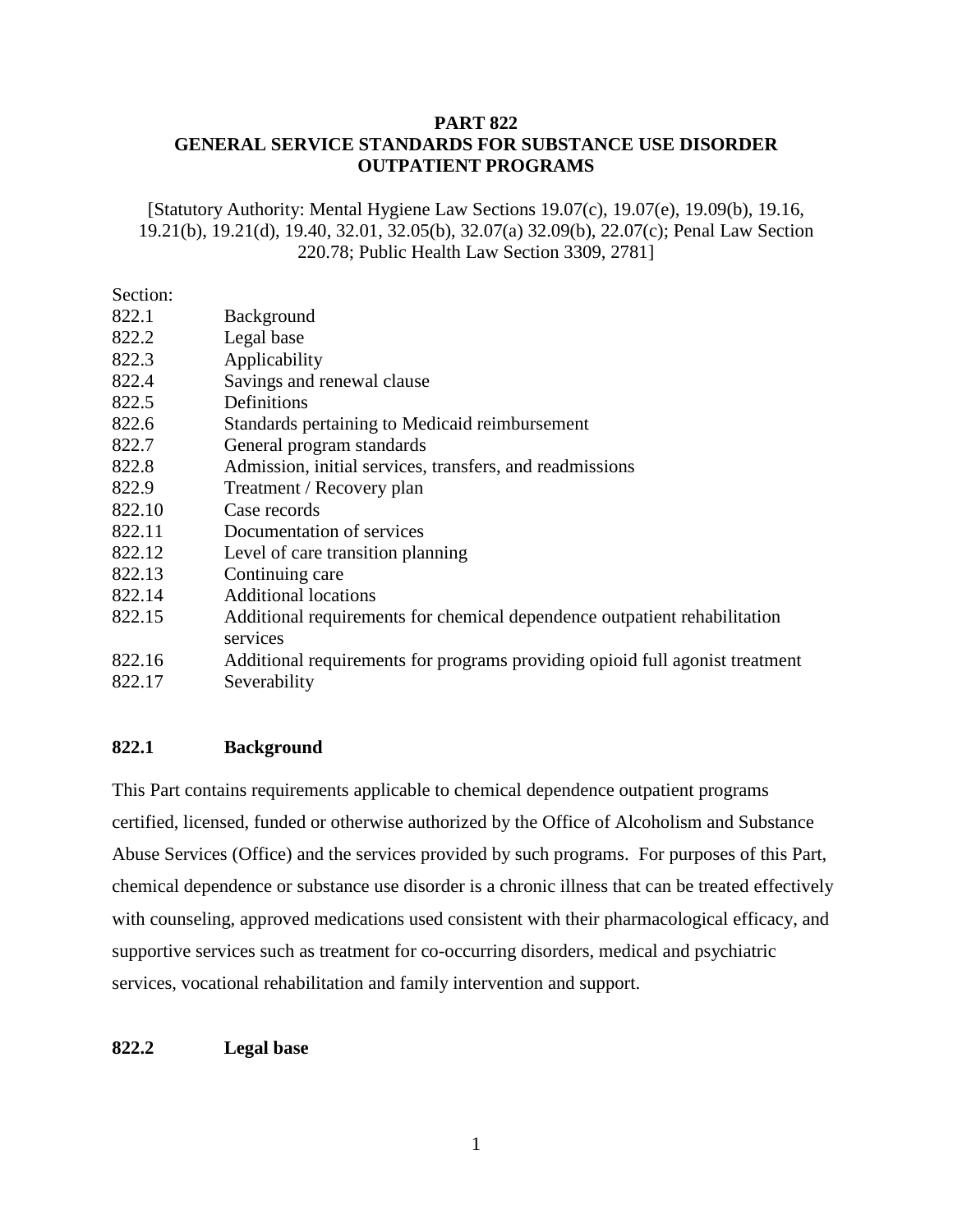(a) Section 19.07(c) of the Mental Hygiene Law (MHL) charges the Office with the responsibility to ensure that persons who abuse or are dependent on alcohol and/or substances and their families are provided with care and treatment that is effective and of high quality.

(b) Section 19.07(e) of the MHL authorizes the commissioner to adopt standards including necessary rules and regulations pertaining to chemical dependence treatment services.

(c) Section 19.09(b) of the MHL authorizes the commissioner to adopt regulations necessary and proper to implement any matter under their jurisdiction.

(d) Section 19.16 of the MHL requires the commissioner to establish and maintain, either directly or through contract, a central registry for purposes of preventing multiple enrollments in programs providing opioid full agonist medication and provides medication dosage information during an emergency situation, when displaced patients may seek such treatment from an alternate program.

(e) Section 19.21(b) of the MHL requires the commissioner to establish and enforce regulations concerning the licensing, certification, and inspection of chemical dependence treatment services.

(f) Section 19.21(d) of the MHL requires the Office to establish reasonable performance standards for providers of services certified by the Office.

(g) Section 19.40 of the MHL authorizes the commissioner to issue operating certificates for the provision of chemical dependence treatment services.

(h) Section 22.07(c) of the Mental Hygiene Law authorizes the commissioner to promulgate rules and regulations to ensure that the rights of individuals who have received, and are receiving, chemical dependence services are protected.

(i) Section 32.01 of the MHL authorizes the commissioner to adopt any regulation reasonably necessary to implement and effectively exercise the powers and perform the duties conferred by Article 32 of the MHL.

(j) Section 32.05(b) of the MHL provides that a controlled substance designated by the commissioner of the New York State Department of Health (DOH) as appropriate for such use may be used by a physician to treat a chemically dependent individual pursuant to section 32.09(b) of the MHL.

 $(k)$  Section 32.07(a) of the MHL authorizes the commissioner to adopt regulations to effectuate the provisions and purposes of Article 32 of the MHL.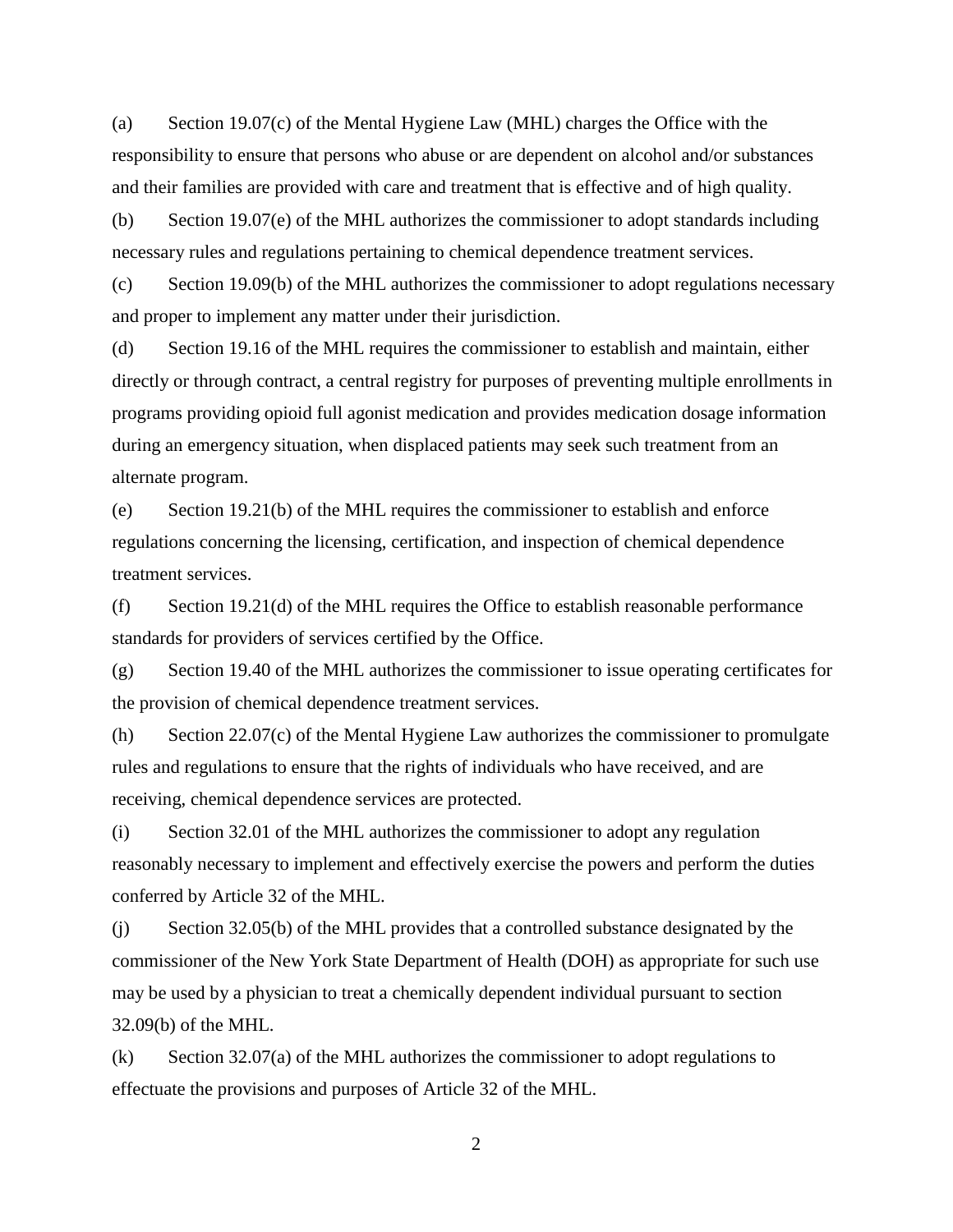(l) Section 32.09(b) of the MHL provides that the commissioner may, once a controlled substance is approved by the commissioner of DOH as appropriate for such use, authorize the use of such controlled substance in treating a chemically dependent individual.

(m) Section 220.78 of the Penal Law affords limited protections from prosecution for persons seeking medical attention for accidental overdose.

(n) Section 3309 of the Public Health Law authorizes the DOH to establish standards for approval of any opioid overdose prevention program.

(o) Section 2781 of the Public Health Law defines the rules governing HIV testing in New York.

### **822.3 Applicability**

(a) Part 822 applies to any person or entity organized in accordance with this Part, operating pursuant to the provisions of this Title and certified, funded or otherwise authorized by the Office to operate an outpatient treatment program. Except as indicated in subdivision (b) of this section, to provide services pursuant to this Part, each provider must obtain and maintain an operating certificate pursuant to Part 810 of this Title. Programs providing opioid full agonist treatment medications must additionally obtain approval from a federally-approved accrediting body, and all other applicable regulatory entities.

(b) The provision of treatment services within local correctional facilities shall not require certification by the Office; however, local correctional facilities must be in compliance with any other applicable state and federal regulations. The Office reserves the right to review protocols, delivery of services and discharge planning procedures of programs providing full agonist medications within local correctional facilities.

#### **822.4 Savings and renewal clause**

Any operating certificate issued by the Office prior to the promulgation of this Part for the operation of a program subject to regulations of the former Part 822 shall remain in effect until the term of such operating certificate has been renewed or such operating certificate is suspended or revoked through process of law, at which time any recertification of such program or renewal of such operating certificate shall be pursuant to the provisions of this Part.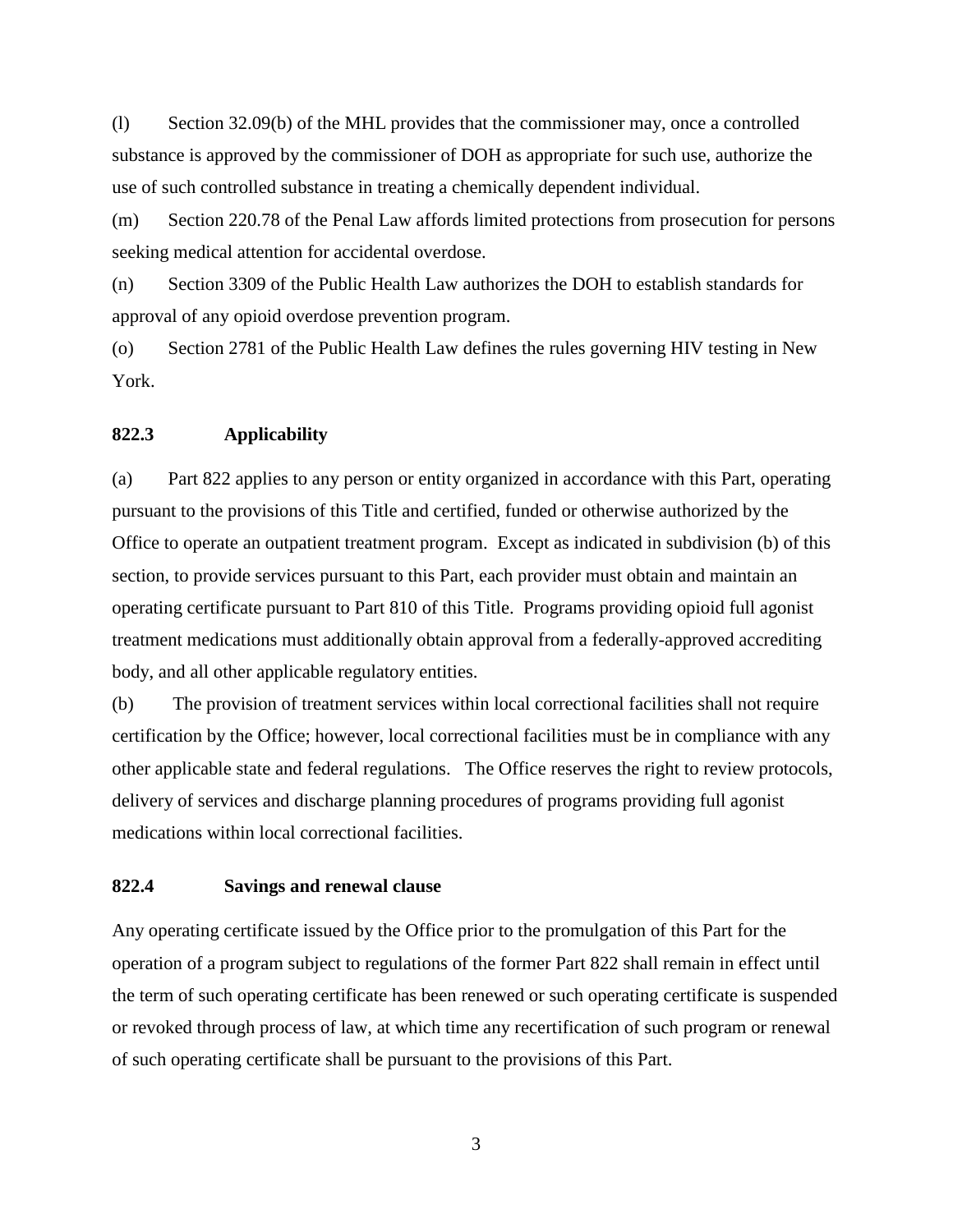#### **822.5 Definitions**

As used in this Part, unless otherwise indicated, the following terms shall be applicable all programs providing outpatient services:

(a) "Accrediting Body" means an entity approved by the federal Substance Abuse Mental Health Services Administration (SAMHSA) to accredit all programs pursuant to 42 CFR Part 8.1 through 8.6 using opioid full agonist treatment medications.

(b) "Active treatment" is the period from pre-admission through discharge.

(c) "Admission assessment" is a face-to-face pre-admission service between a prospective patient and clinical staff for the purpose of determining a preliminary diagnosis, appropriateness for service, initial plan of treatment, including identifying problem areas to be addressed in the treatment/recovery plan, and the type and level of services needed by the patient.

(d) "Ancillary withdrawal" is a service whereby patients in mild to moderate or persistent withdrawal receive symptom relief and/or addiction medications after an assessment of the level of withdrawal determined by the use of a standardized assessment instrument. Providers must receive Office approved designation to provide this service.

(e) "Approved medications" means any medication approved for opioid treatment by federal authorities and any medication appropriate for the treatment of substance use disorder.

(f) "Brief intervention" is a face-to-face pre-admission service between a prospective patient and clinical staff when screening results indicate at risk behavior. The brief intervention educates patients about their substance use, alerts them to possible consequences, and is intended to encourage healthier choices.

(g) "Brief treatment" is a face-to-face service between an active patient and clinical staff and must include a target behavior and an evidence-based or clinical practice upon which the treatment is based. Brief treatment may be used throughout the course of treatment to meet specific goals, motivate patients or support medicated supported recovery.

(h) "Central registry system" means the central registry established and maintained by the Office pursuant to section 19.16 of the Mental Hygiene Law.

(i) "Chemical dependence outpatient rehabilitation services" (outpatient rehabilitation services) are services offered by programs which have been certified to provide outpatient rehabilitation services; such services are designed to assist individuals with more chronic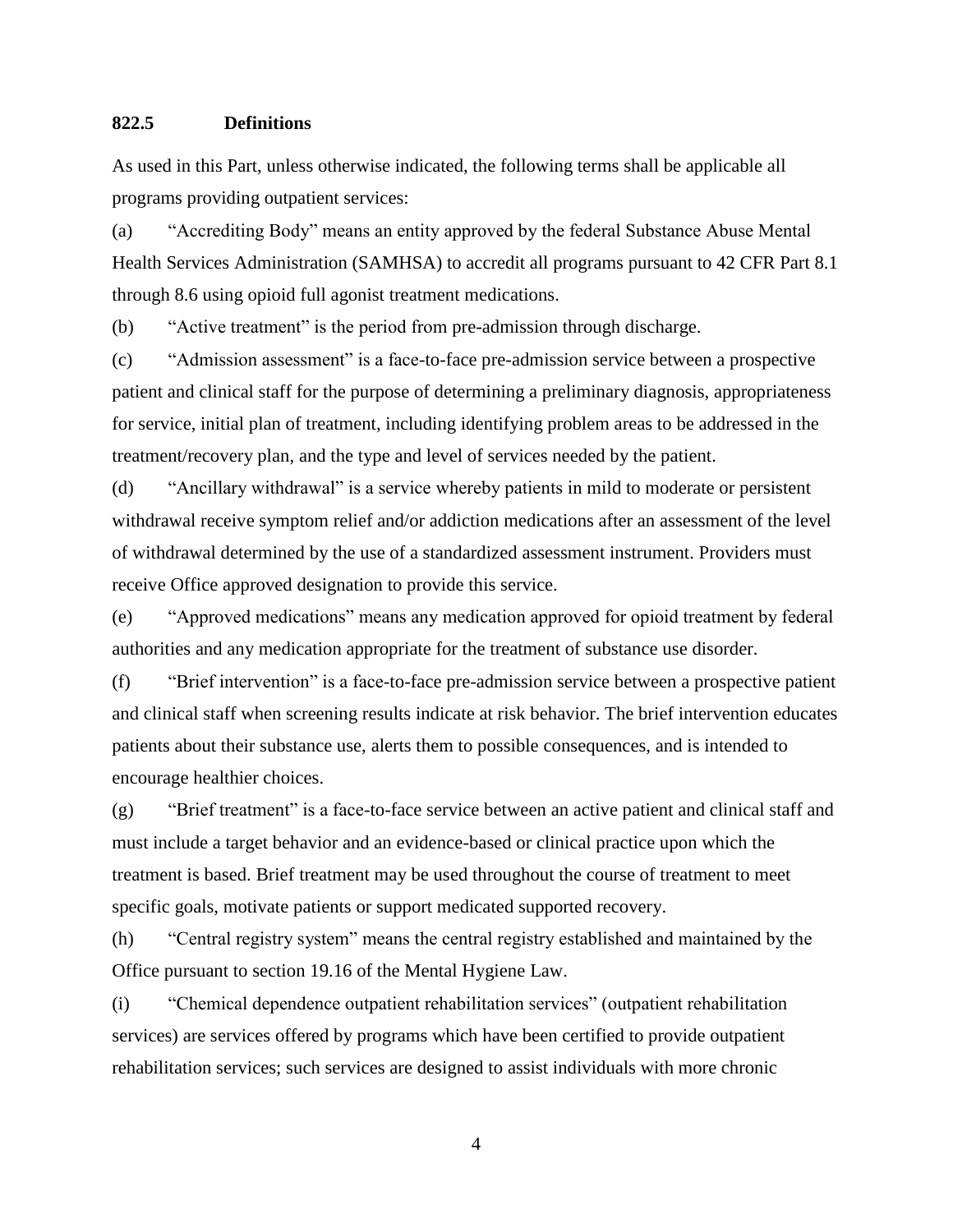conditions who are typically scheduled to attend the outpatient rehabilitation program three to five days per week for at least four hours per day.

(j) "Chemical dependence outpatient program" is an Office certified program which provides outpatient services that assist individuals who suffer from substance use disorder and their family members and/or significant others and may also provide outpatient rehabilitation services and/or intensive outpatient services (IOS); and sites where opioid agonist medications are administered to treat opioid dependence following one or more medical treatment protocols as defined in this Part, known as an Opioid Treatment Program. This term encompasses medical and comprehensive support services including counseling, educational and vocational rehabilitation. The term also includes the Narcotic Treatment Program (NTP) as defined by the federal Drug Enforcement Agency (DEA) in 21 CFR Section 1301. An Opioid Treatment Program requires federal and state approval.

(k) "Collateral person" is a member of a patient's family or household, significant others, or persons who are directly affected by regular interaction with the patient, or who have the capability to affect both the patient's chemical dependence and recovery.

(l) "Collateral visit" is a face-to-face service between a clinical staff member and a collateral person for the purpose of providing an intervention in the service of the primary patient's progress in treatment.

(m) "Complex care coordination" is a service provided to or on behalf of a patient when a critical event occurs or the patient's condition requires significant coordination with other service providers. Complex care coordination is distinguished from routine case coordination and must occur within five working days of another service.

(n) "Continuing care treatment" is a treatment protocol that offers clinical support for the ongoing disease management needs of patients. Patients have completed the goals of active treatment or an opioid full agonist taper and are admitted to continuing care.

(o) "Group counseling" is a face-to-face service between one or more clinical staff and multiple patients at the same time, to be delivered consistent with patient treatment/recovery plans, their development or emergent issues. Group counseling sessions must be structured in size and duration to maximize therapeutic benefit for each participant. Program policies must include a process for determining group size, group purpose, monitoring patient experience, and assessing group efficacy.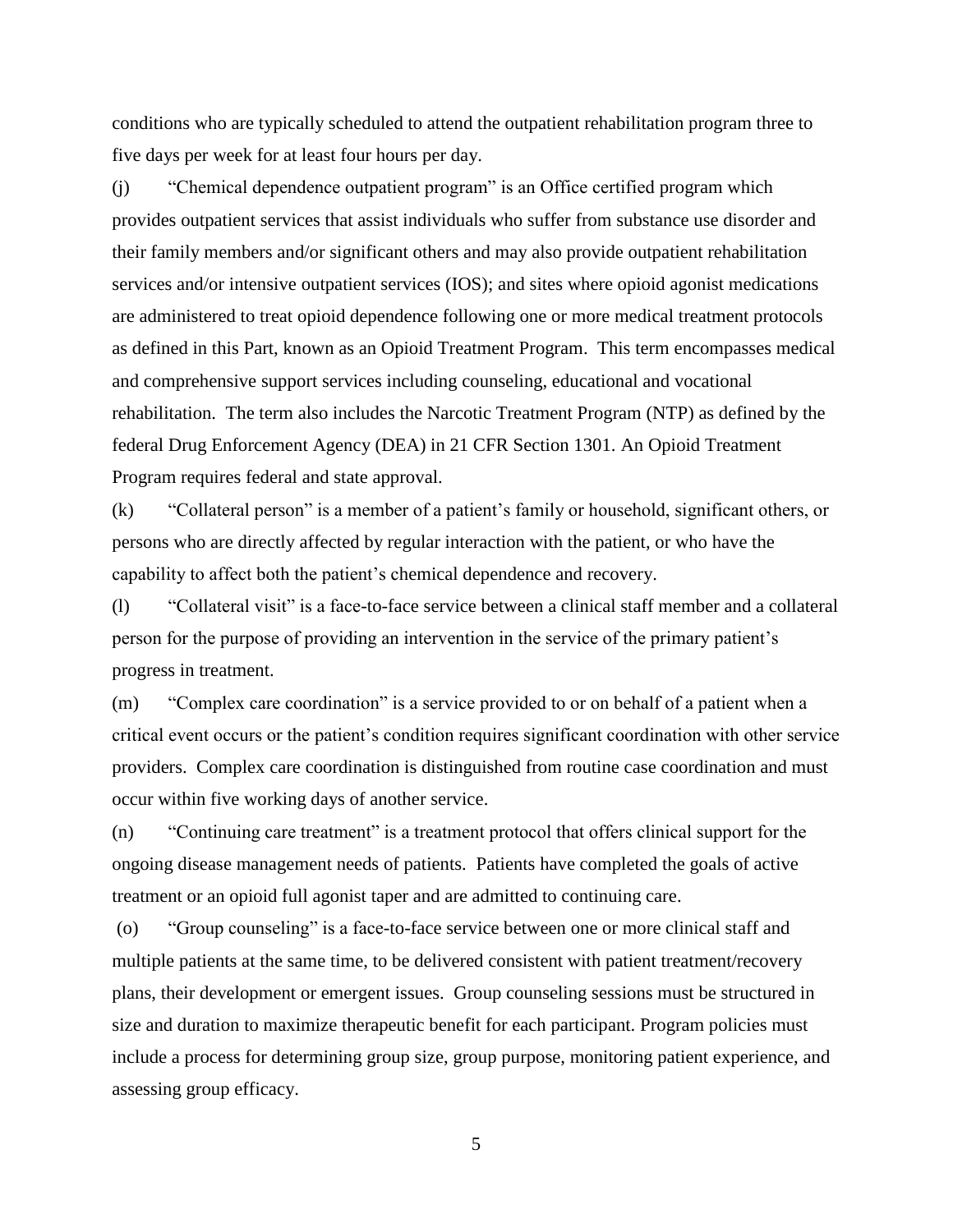(p) "Initial services" are services provided between admission and the development of the treatment/recovery plan, focusing on issues that need to be addressed to ensure successful engagement in treatment and any other urgent or emergent issues. Initial services address priority goals based on presenting problem(s) identified during the patient's admission assessment and provide focus for the critical period of treatment engagement.

(q) "Individual counseling" is a face-to-face service between a clinical staff member and a patient focused on the needs of the patient to be delivered consistent with the treatment/recovery plan, its development or emergent issues.

(r) "Intensive outpatient services" (IOS) is an outpatient treatment service provided by a team of clinical staff for patients who require a time-limited, multi-faceted array of services, structure, and support to achieve and sustain recovery. Programs that offer intensive outpatient treatment must make available individual and group counseling, family counseling when appropriate, relapse prevention and coping skills training, motivational enhancement, and drug refusal skills training.

(s) "Medication administration and observation" is face-to-face administration or dispensing of a medication by medical staff, to be delivered in conjunction with observation of the patient prior to the administration and after, as appropriate to the medication and patient's condition.

(t) "Medication assisted treatment" (MAT) means treatment of chemical dependence i.e., substance use disorder and concomitant conditions with medications requiring a prescription or order from an authorized prescribing professional.

(u) "Medication management" is a face-to-face service with a prescribing professional for one of the following purposes:

(1) evaluation, monitoring, observation or dosage change to a patient's medication;

(2) a comprehensive medication review of a new patient or any patient who requires a more extensive review; or

(3) the induction of a patient to a new medication requiring a period of patient observation.

(v) "Naloxone emergency overdose prevention kit" means a kit as prescribed pursuant to state law.

(w) "Opioid medical maintenance" is a designated Office-based opioid treatment ("OBOT") program limited to patients who meet specific criteria as described in section 822.16 (g).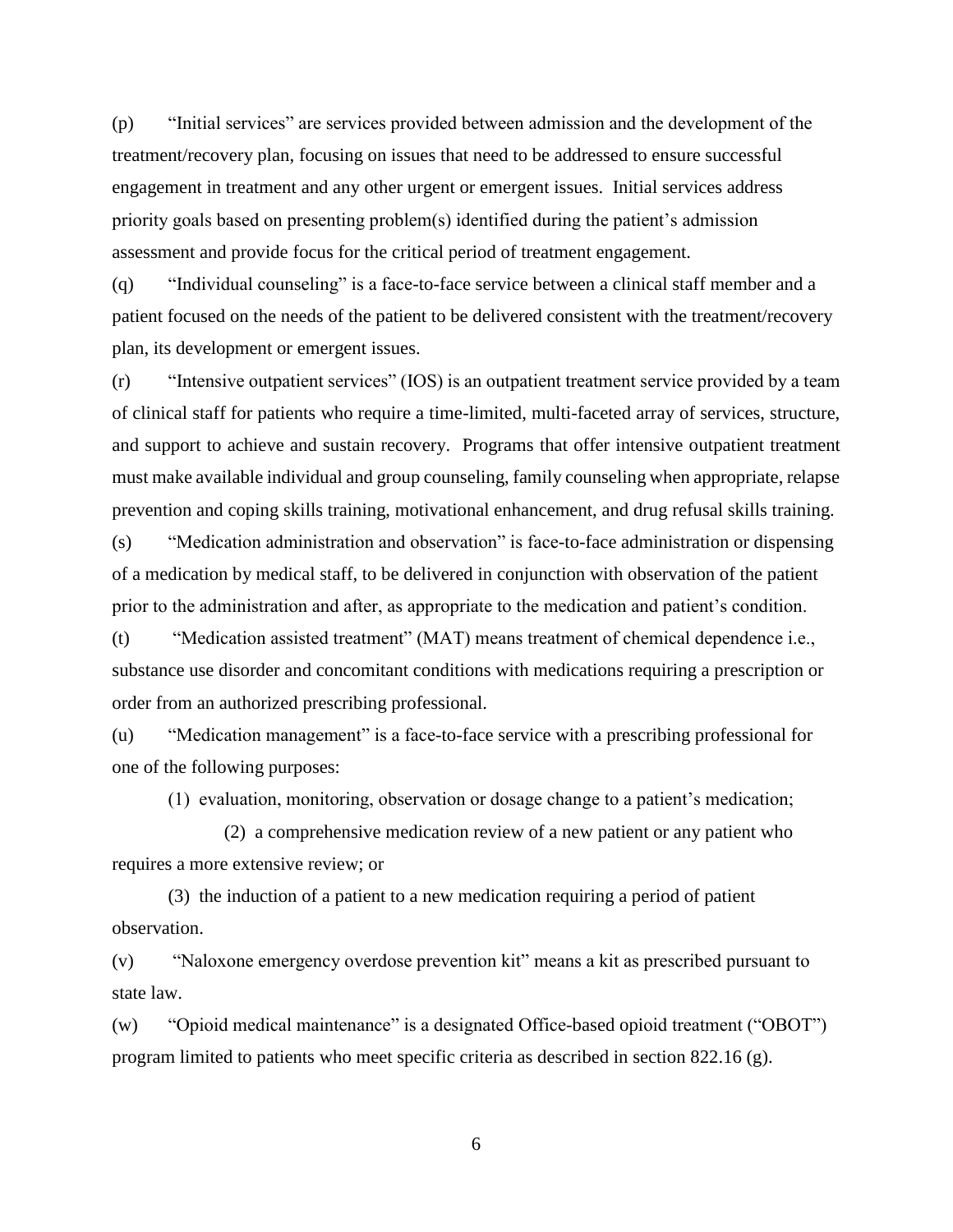(x) "Opioid taper" means a medical treatment protocol that, after a period of stabilization, utilizes approved medications in gradually decreasing doses to the point of 0 milligrams (no dose) followed by continuing care treatment as described in this Part, or discharge.

(y) "Patient" is an individual including a significant other who meets with clinical and/or peer staff for the purpose of assessment or treatment. "Active patient" means a patient who is admitted to a program and has an active treatment plan.

(z) "Patient centered" is a collaborative care approach to individualized treatment resulting in a treatment/recovery plan that is respectful of the patient's needs and choices. It is guided by patients and produced in partnership with care providers for treatment and recovery. It supports patient preferences and a recovery orientation.

(aa) "Peer support service" is a face-to-face service provided by a peer advocate as defined in Part 800 of this Title. Peer support services are services for the purpose of outreach for engaging an individual to consider entering treatment, reinforcing current patients' engagement in treatment, and connecting patients to community-based recovery supports consistent with treatment/recovery and discharge plans.

(ab) "Pre-admission services" include services to prospective clients, including family members or significant others, provided in order to engage, assess and stabilize immediate needs. They may include peer support, brief intervention, assessment, medication management, and individual counseling.

(ac) "Screening" is a face-to-face pre-admission service with a clinical staff member for the purpose of identifying patients who have problems with substance use. Screening results must be shared by the clinical staff in an individual face-to-face session.

(ad) "Specialized opioid services" are those not defined in this Part and are generally research-oriented in nature. Such specialized services shall be reviewed and approved by the Office prior to implementation and operation in accordance with Office policy, procedures, and requirements.

(ae) "Transfer" is an intra-program function (i.e., between outpatient and outpatient rehabilitation within the same provider or between different PRUs of the same provider); and may also be an inter-program function (i.e., between two different providers).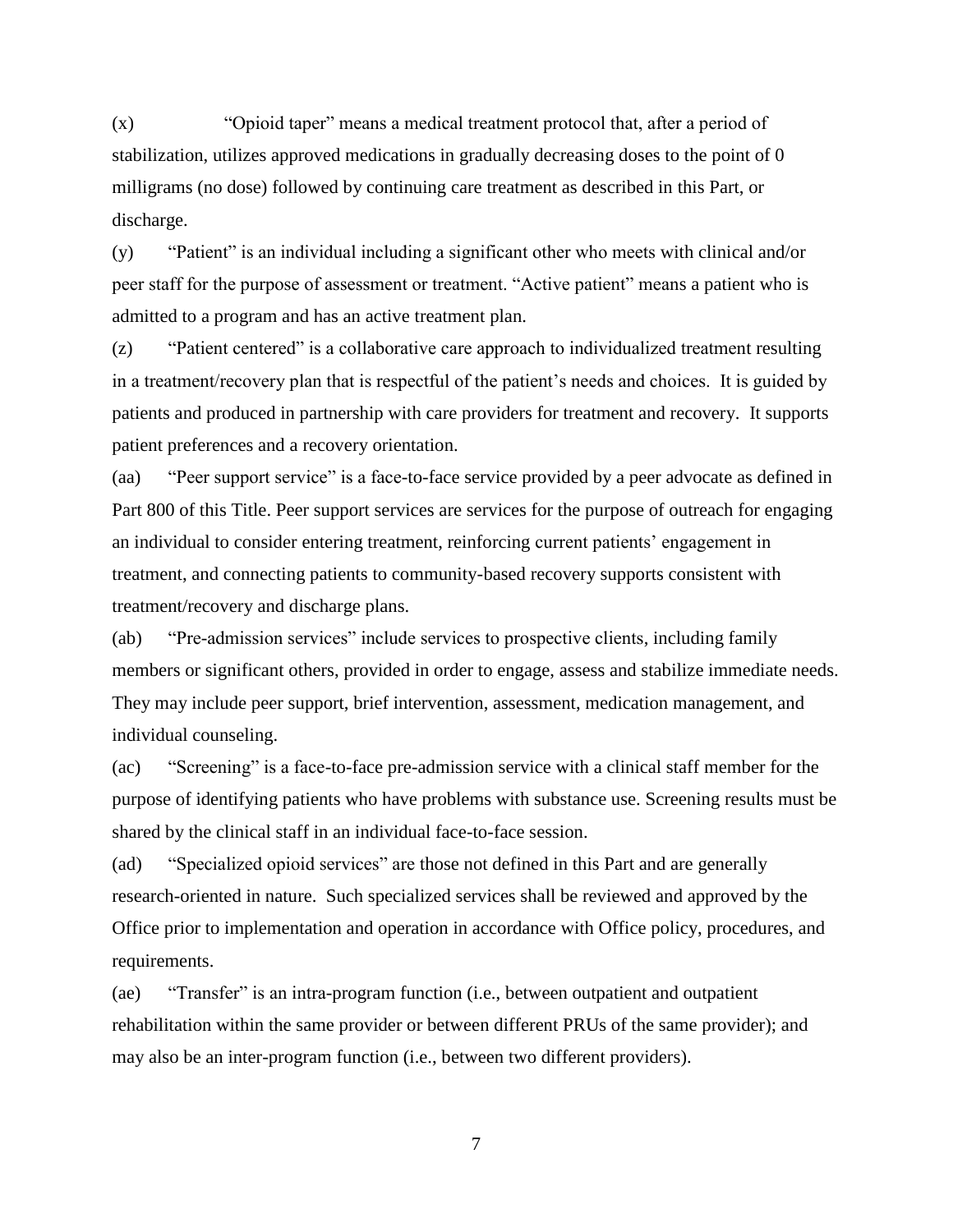(af) "Treatment/recovery plan" is the plan developed by clinical staff with the patient and based on the admission assessment and initial services.

(ag) "Visit" means one or more services provided to a patient and/or collateral person on a single day.

## **822.6 Standards pertaining to Medicaid reimbursement**

(a) For purposes of Medicaid billing, a claim may be submitted for services delivered to a patient, collateral person, or significant other (regardless of whether such significant other is connected to a current patient with a diagnosed substance use disorder).

(b) Only services delivered by an Office-certified or authorized program are eligible for Medicaid reimbursement.

(c) The content and/or outcome of all services must be fully documented in the patient's case record consistent with section 822.11 of this Part.

(d) In order to qualify for reimbursement, each service must be documented as a covered Medicaid service in accordance with the following:

(1) the service must meet the standards established in this Part;

(2) the service must meet the standards established in Part 841 of this Title;

(3) the service must be provided by appropriate staff as required in this Part.

(e) The following services alone do not constitute a service eligible for Medicaid reimbursement:

(1) nutrition services;

(2) educational and vocational services;

(3) recreational and social activity services;

(4) group meetings, workshops or seminars that are primarily informational or organizational;

(5) acupuncture.

## **822.7 General program standards**

(a) Policies and procedures. The program sponsor must approve written policies, procedures, and methods governing the provision of services to patients in compliance with Office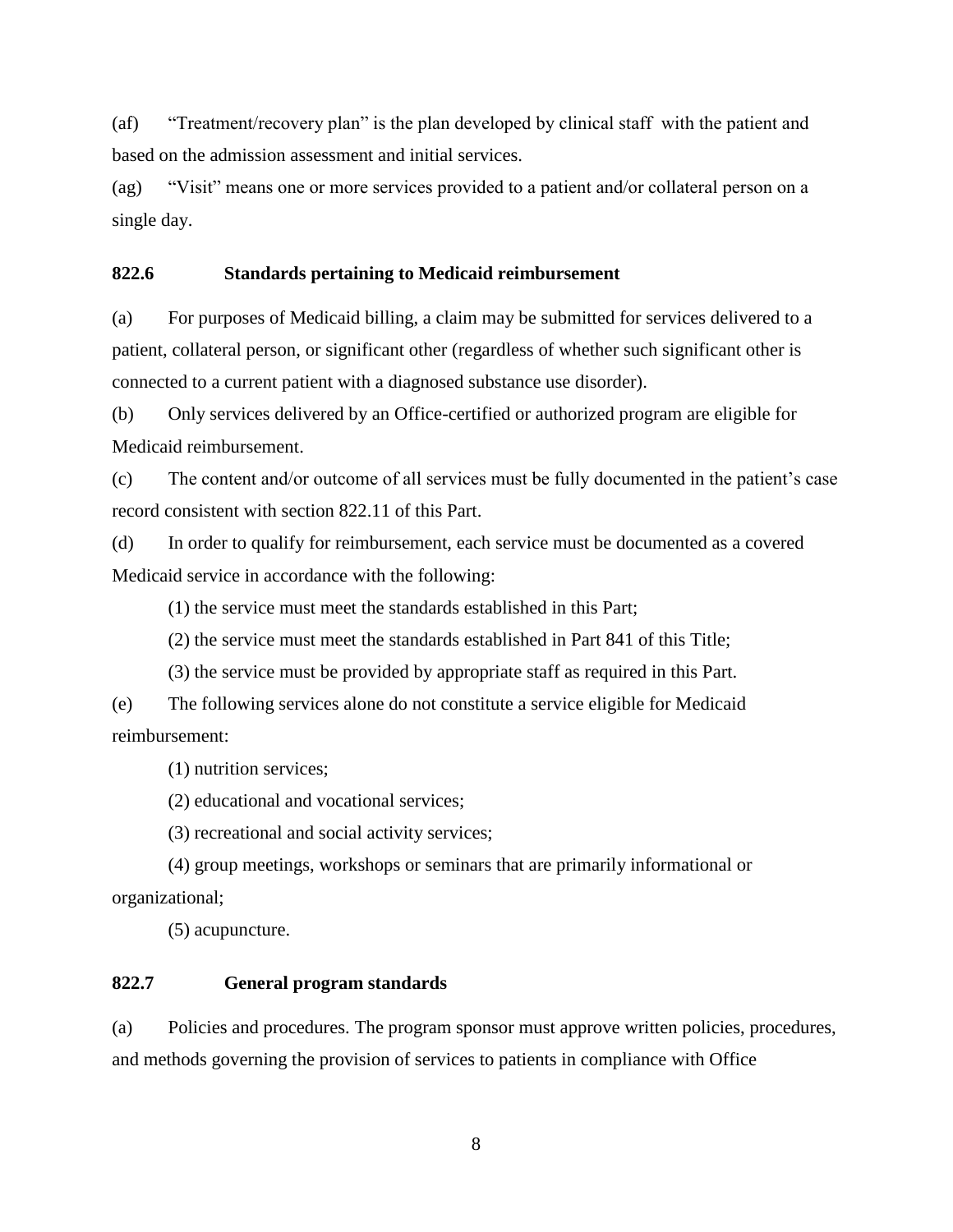regulations including a description of each service provided. These policies, procedures, and methods must address, at a minimum:

(1) admission and discharge, including specific criteria relating thereto, as well as transfer and referral procedures;

(2) treatment/recovery plans;

(3) services to be provided by contract or subcontract including methods for coordinating service delivery and a description of core groups offered and procedures for coordinating group, individual, and family treatment;

(4) a schedule of fees for services rendered;

(5) compliance with other requirements of applicable local, state and federal laws and regulations, OASAS guidance documents and standards of care regarding, but not limited to:

(i) education, counseling, prevention and treatment of communicable diseases, including viral hepatitis, sexually transmitted diseases and HIV/AIDS; regarding HIV, such education, counseling, prevention and treatment shall include condom use, testing, pre- and post-exposure prophylaxis and treatment;

(ii) the use of alcohol and other drug screening and toxicology tests; and

(iii) medication and the use of medication assisted treatment; and

(iv) the use of a problem gambling screen approved by the Office.

(6) infection control procedures;

(7) staffing, including but not limited to, training and use of student interns, peers and volunteers;

(8) Waiting lists. Programs must maintain a waiting list of eligible prospective patients. When an opening is available programs must make at least one good faith attempt to contact the next prospective patient on the waiting list.

(i) In determining certified capacity for a program offering opioid full agonist treatment medications, programs may exclude patients confirmed to be maintained on appropriate medications in hospital, nursing home or correctional facility and are expected to return to the program within 12 months upon discharge from such facility;

(ii) Programs may include patients previously deemed ineligible for admission for reasons other than behavioral concerns.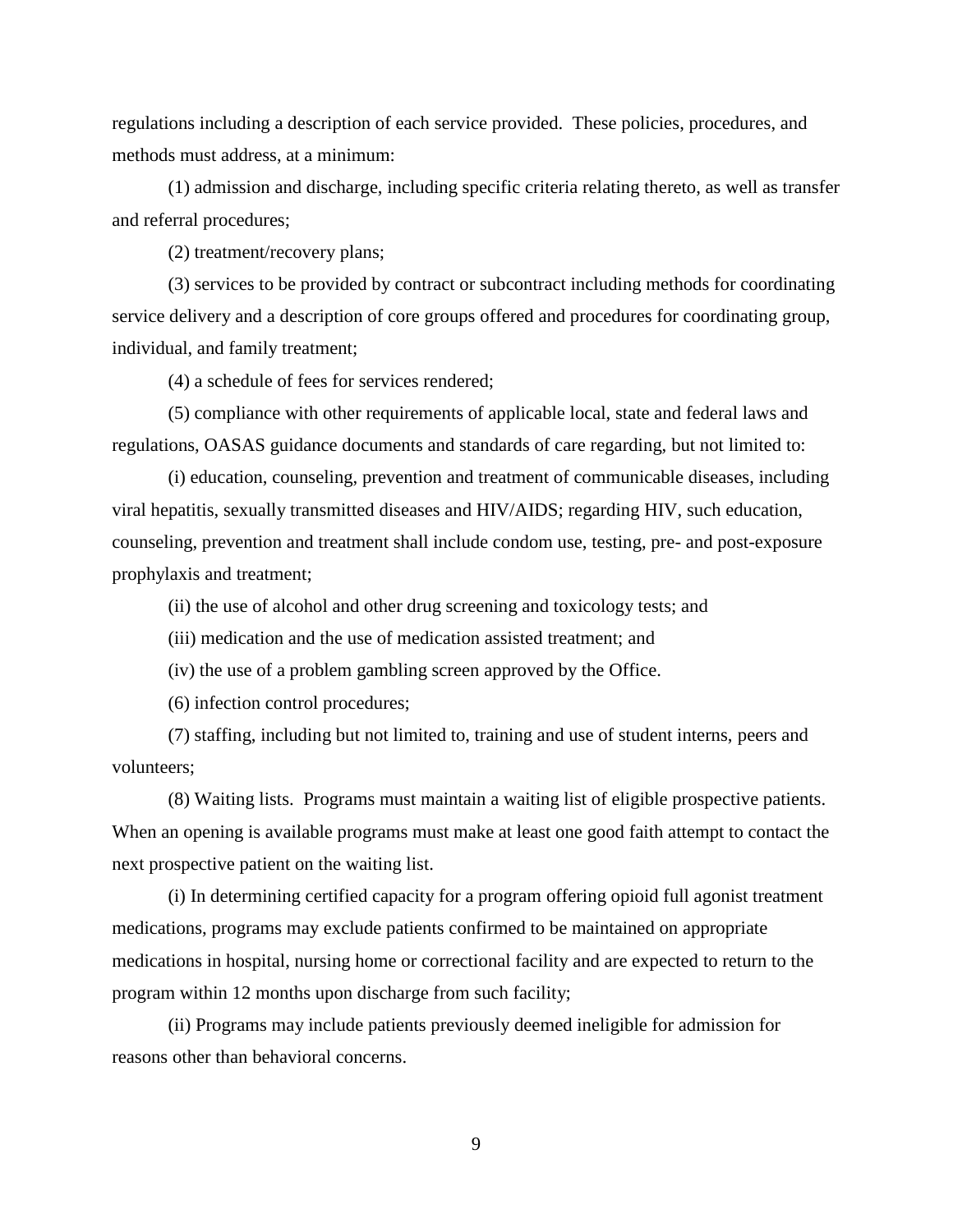(b) Emergency medical kit. (1) All programs must maintain an emergency medical kit at each certified location; such kit must include basic first aid and at least one naloxone emergency overdose prevention kit. Programs must develop and implement a plan to have staff trained in the prescribed use of a naloxone overdose prevention kit such that it is available for use during all program hours of operation.

(2) All staff and patients should be notified of the existence of the naloxone overdose prevention kit and the authorized administering staff.

(3) Nothing in this regulation shall preclude patients from becoming authorized in the administration of the naloxone emergency overdose prevention kit, provided however, the program director must be notified of the availability of any additional authorized users.

(c) Utilization review and quality improvement. All programs must have a utilization review process, a quality improvement committee, and a written plan that identifies key performance measures.

(d) Continuous services. Programs must develop necessary procedures, including disaster plans, to assure continuous services in emergencies or disruption of operations in accordance with Office guidelines and accreditation standards.

(e) Community relations. Programs must develop and implement a community relations plan that describes actions responsive to reasonable community needs; such plans may include, but not be limited to, formation of community patrols to ensure that patients are not loitering, and formation of a Community Committee that meets regularly to discuss actions to improve community relations.

(f) Required services. Each program must directly provide the following:

(1) admission assessment, including, if clinically indicated, a screen for problem gambling;

(2) treatment/recovery planning and review;

(3) trauma-informed individual and group counseling;

(4) medication assisted treatment;

(5) toxicology testing (not required for significant others unless clinically indicated):

(i) Each program must conduct toxicology tests to be determined by the provider as clinically appropriate. At least eight random toxicology tests must be conducted per year, per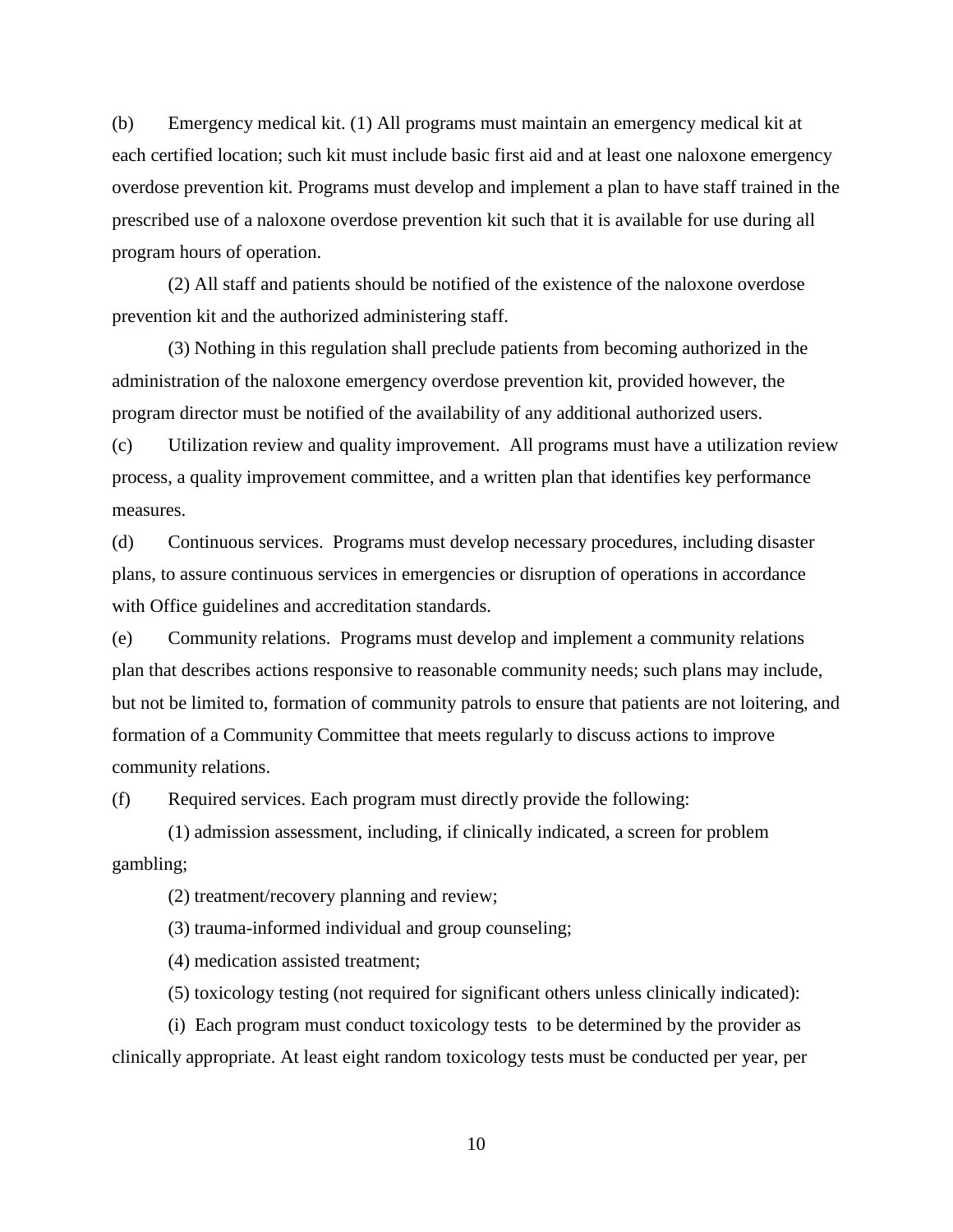patient in programs providing opioid full agonist treatment, as clinically appropriate or as required by federal law.

(ii) Each program must review and discuss with the patient the toxicology result.

(iii) Each program must implement procedures, such as random collection of samples, to effectively minimize the possibility of false samples.

(iv) Laboratories used for toxicology testing must be approved by the New York State Department of Health or, in the City of New York, the New York City Department of Health and Mental Hygiene.

(v) Each program must use a method approved by the Food and Drug Administration (FDA) and Center for Substance Abuse Treatment (CSAT) for toxicology testing.

(6) post-treatment planning;

(7) medication administration and observation and medication management;

- (8) brief intervention and brief treatment;
- (9) collateral visits;
- (10) complex care coordination;
- (11) outreach; and
- (12) peer support services.

(g) Optional Services. Each program may, at its option, directly provide any of the following: (1) intensive outpatient services (IOS);

(2) ancillary withdrawal (requires Office approved designation); or

(3) other services which may be identified by the Office from time to time.

(h) Problem gambling. A program that has been granted a waiver or designation to admit and treat individuals for problem gambling only (persons who do not have a co-occurring chemical dependency diagnosis) and/or a significant other who has been affected by problem gambling, shall provide services in accordance with Part 857 of this Title.

(i) Telepractice. Services may be delivered using telepractice consistent with Part 830 of this Chapter.

(j) Staffing. Each program must provide clinical supervision and ensure and document a plan for staff training based on individual employee needs. Subject areas appropriate for training shall be identified by the Office. Staffing requirements include: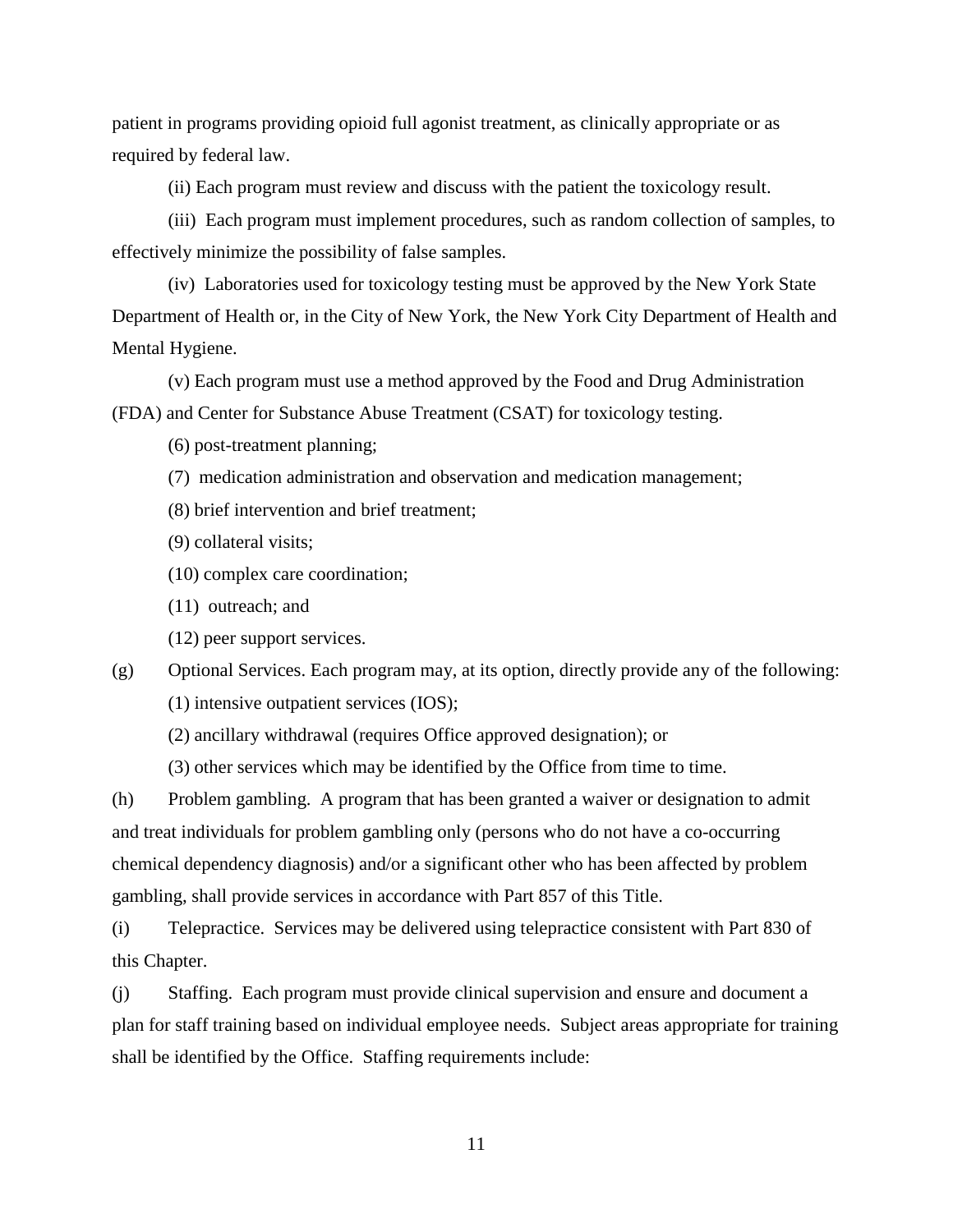(1) Clinical Director. Each program must have a qualified health professional designated as the clinical director who is responsible for the daily activities and supervision of services provided. Such person must have at least three years of full-time clinical work experience in the chemical dependence field, at least one year of which must be supervisory, prior to appointment as clinical director. A program which is part of a provider comprised of multiple health, mental health or substance use disorder treatment programs may share this position provided clinical director responsibilities have been delegated to another qualified staff member and shared to the extent such assignment is sufficient to meet patient need.

(2) Medical Director. Each program must have a Medical Director as defined in Part 800 of this Title.

(3) Medical staff, as defined in Part 800 of this Title.

(i) The medical staff must be trained in emergency response treatment and must complete regular refresher courses/ drills on handling emergencies.

(ii) A physician, registered physician's assistant or nurse practitioner must provide onsite, or through telepractice, coverage as adequate and necessary.

(iii) In a program providing opioid full agonist treatment medications, anytime such program is open and a physician is not present, a physician must be available for consultation, prescribing, dispensing and to attend to any emergency situation.

(iv) A program providing opioid full agonist treatment medications must have at least the equivalent of two full-time on-site nurses for up to 300 patients, one of whom shall be a registered nurse. Programs approved to serve more than 300 patients must have one additional full-time nurse for each additional 150 patients or part thereof. A nurse must be present at all times when medication is being administered.

(4) Health coordinator. Each program must designate a health coordinator to assure the provision of education, risk reduction, counseling and referral services to all patients regarding HIV/AIDS (including pre- and post-exposure prophylaxis), tuberculosis, viral hepatitis, sexually transmitted diseases, and other communicable diseases.

(5) Counselors. In every program there must be an adequate number of counselors sufficient to carry out the objectives of the program and to assure the outcomes of the program are addressed. The Office will review factors in determining whether the program's outcomes are being addressed, which may include but shall not be limited to: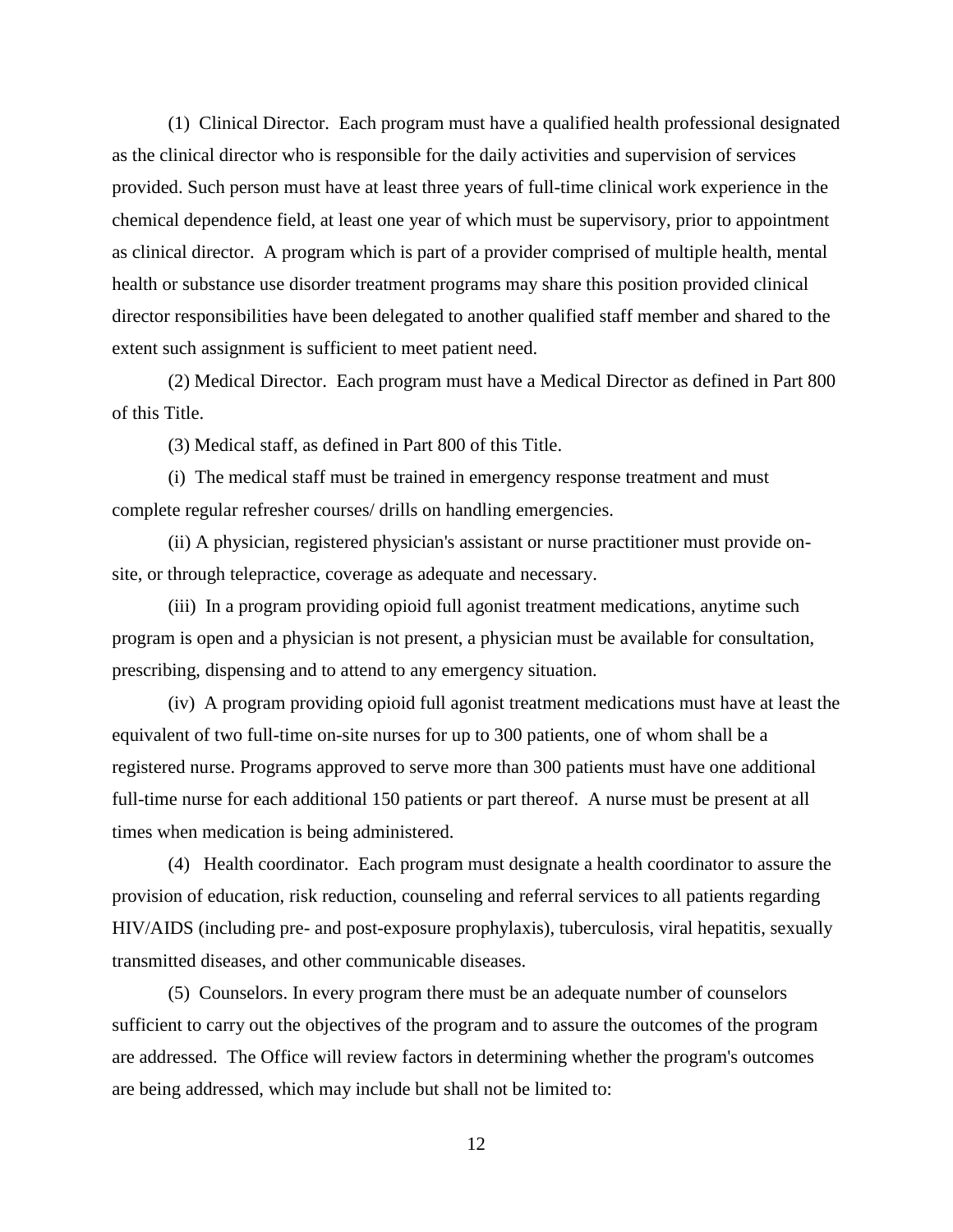- (i) retention of patients in treatment;
- (ii) patients' stability in treatment.

(6) Full-time staffing requirements. There must be at least one full-time Credentialed Alcoholism and Substance Abuse Counselor (CASAC); and there must be at least one full-time qualified health professional, as defined in Part 800 of this Title, qualified in a discipline other than substance use disorder counseling.

(7) Qualified health professional requirements. At least 50 percent of all clinical staff must be qualified health professionals. CASAC trainees (CASAC-T) may be counted towards satisfying the 50 percent requirement; however such individuals may not be considered qualified health professionals for any other purpose under this Part. Clinical staff members who are not qualified health professionals must have qualifications appropriate to their assigned responsibilities as set forth in the personnel policies of the program and must be subject to appropriate staff supervision and continuing education and training.

(8) Each program must notify the Office of any change in medical director, on-site physician(s), or program sponsors (pursuant to Part 810 of this Title).

(k) Other staffing requirements. (1) If other specialized services are directly provided by the program, staff must be appropriately qualified to provide such services.

(2) Unpaid volunteers and student interns. In addition to staffing requirements of this Part, a program may utilize unpaid volunteers and unpaid student interns. Such volunteers or student interns must receive supervision, training, or didactic education consistent with their assigned tasks and the services they are expected to provide.

(3) Certified Recovery Peer Advocates (CRPA). CRPAs, as defined in Part 800 of this Title, must be supervised by a clinical staff member who is credentialed or licensed and participate in a training plan appropriate to their needs. CRPAs may provide peer support services based on clinical needs as identified in the patient's treatment/recovery plan.

(4) Security staff. Programs may employ security staff who are not clinical staff and may not be involved in clinical services and must receive training on confidentiality of patient information and adhere to such federal laws.

(5) All clinical staff should be provided training related to, including but not limited to, crisis interventions, dealing with special populations, quality improvement, agency policies and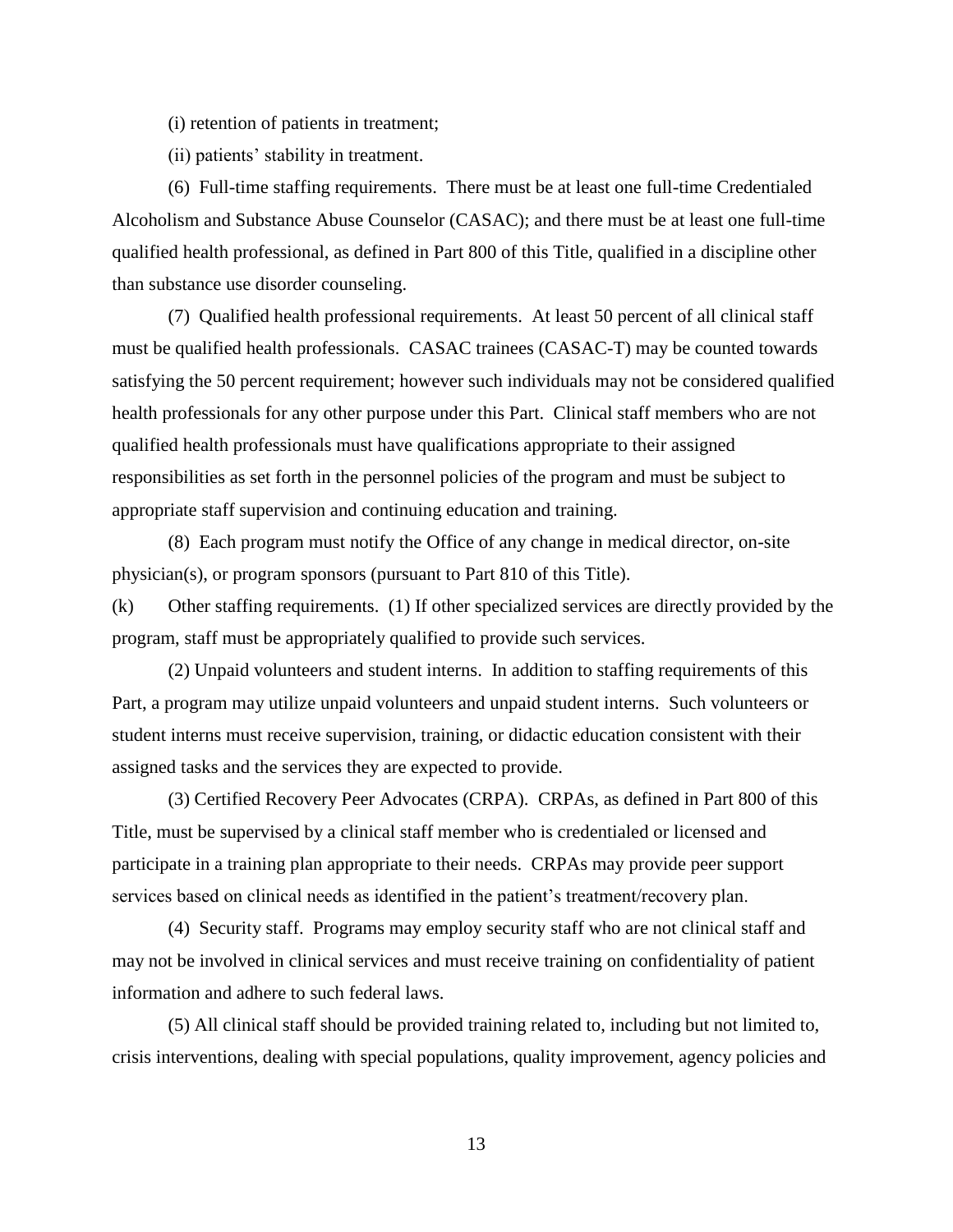procedures. Additional subject areas appropriate for training may from time to time be identified by the Office.

(l) Program hours of operation. Each program must operate at least five (5) days per week providing structured treatment services in accordance with treatment/recovery plans. Programs providing opioid full agonist treatment medications must be open at least six (6) days per week and must provide flexible dosing hours that meet patient needs, providing access for clients with varying schedules. Patients must be given an appointment for all visits including medication dispensing. Appointment times must allow for program operation with limited wait times.

### **822.8 Admission, Initial Services, Transfers, and Readmissions**

(a) Admission requirements for all programs. (1) The admission assessment or decision to admit must include identification of initial services needed until the development of the treatment/recovery plan.

(2) Unless otherwise authorized, the program must document that the individual is determined to have a substance use disorder based on the criteria in the most recent version of the Diagnostic and Statistical Manual (DSM) or the International Classification of Diseases (ICD).

(3) If an individual has been referred by an Office approved Driving While Intoxicated (DWI) provider/practitioner, any assessment created by such provider which meets the requirements of this section may be used to admit the patient.

(4) The decision to admit an individual must be made by a clinical staff member who is a qualified health professional and must be documented by the dated signature (physical or electronic signature) of the qualified health professional and include the basis for admitting the patient.

(5) Notwithstanding subdivision (b) of this section, patients admitted to a program providing opioid full agonist medication must be documented to have a minimum 12-month opioid use disorder confirmed by a complete physical examination; admission is by a physician only who also provides the initial medication dose.

(6) If the presenting individual is determined to be inappropriate for admission to the program, a referral and connection to a more appropriate service must be made, unless the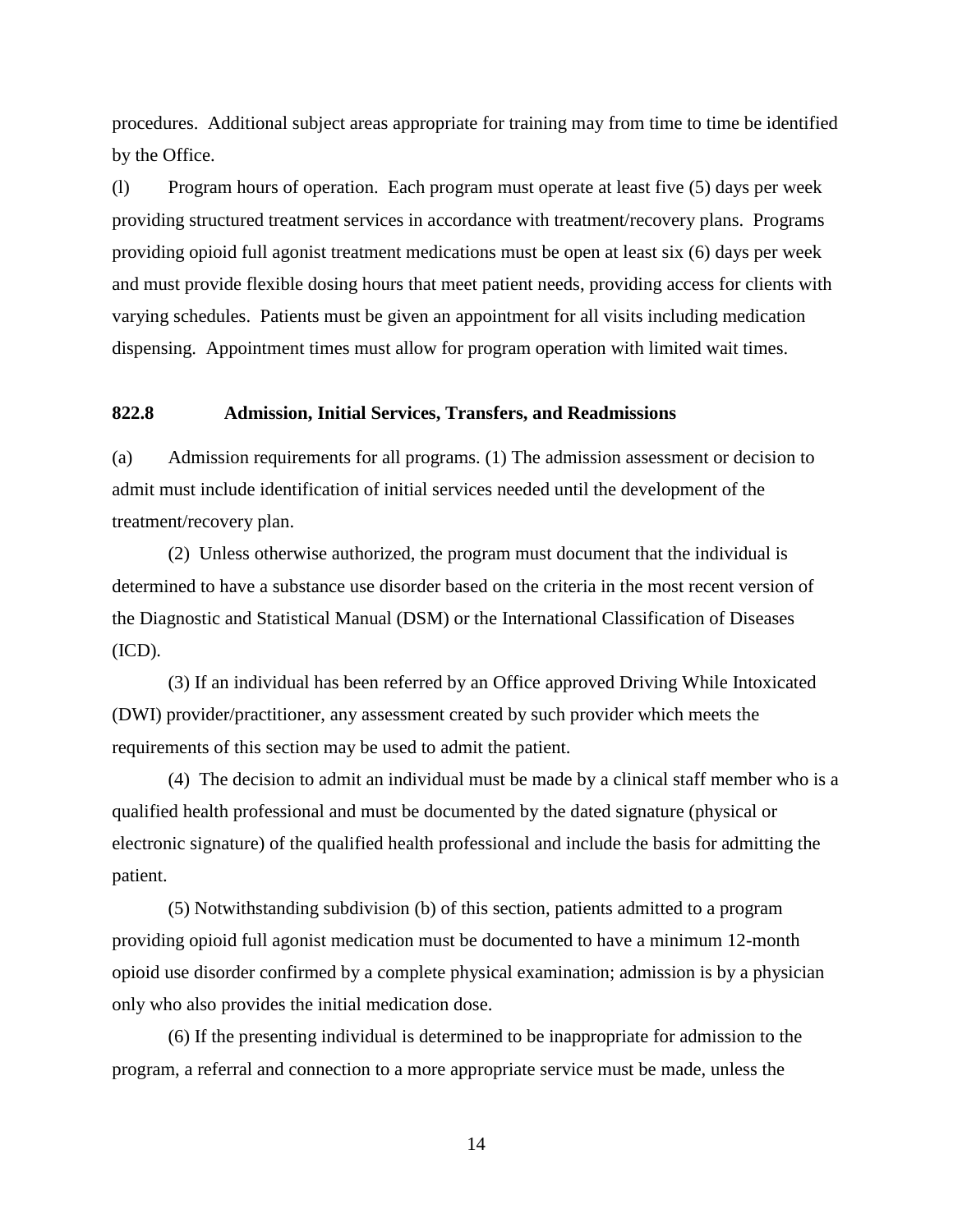individual is already receiving chemical dependence services from another provider. Individuals deemed ineligible for admission must be informed of the reason.

(7) No individual may be denied admission to a program based solely on the individual's:

- (i) prior treatment history;
- (ii) referral source;
- (iii) pregnancy;
- (iv) history of contact with the criminal justice system;
- (v) HIV and AIDS status;
- (vi) physical or mental disability;
- (vii) lack of cooperation by significant others in the treatment process;
- (viii) toxicology test results; or

(ix) use of medications for opioid dependence prescribed and monitored by a physician, physician's assistant or nurse practitioner.

(7) All prospective patients must be informed that admission to a program is on a voluntary basis and a prospective patient is free to discharge him/herself from the service at any time. For prospective patients under an external mandate, the potential consequences for premature discharge must be explained, including that the external mandate does not alter the voluntary nature of admission and continued treatment.

(8) A significant other may be admitted to a program regardless of whether the individual with whom they are associated is in treatment. A significant other is not appropriate for admission to an outpatient rehabilitation service.

(b) Post-admission. (1) As soon as possible after admission, for all patients, all programs must:

(i) offer viral hepatitis testing; testing may be done on site or by referral;

(ii) offer HIV testing; testing may not be conducted without patient written informed consent except in situations specifically authorized by law; testing may be done on site or by referral; individuals on a regimen of pre- or post-exposure prophylaxis, must be permitted to continue the regimen until consultation with the prescribing professional occurs.

(2) If clinically indicated, all programs must: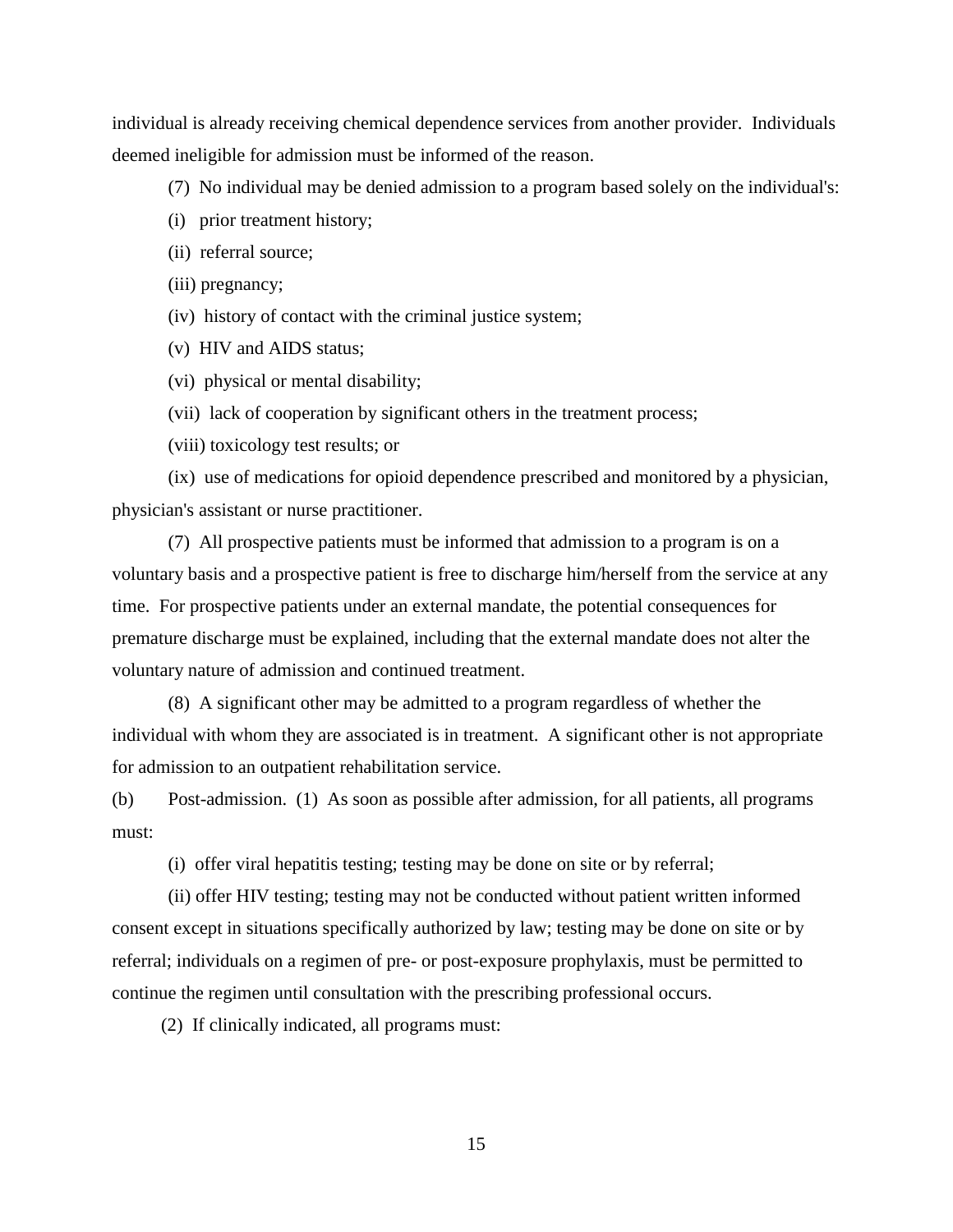(i) conduct an intradermal skin or blood-based Tuberculosis test; testing may be done on site or by referral with results as soon as possible after testing; for patients with a positive test result, refer the patient for further tuberculosis evaluation.

(ii) offer testing for other sexually transmitted diseases; testing may be done on site or by referral;

(iii) provide or recommend any other tests the examining physician or other medical staff member deems to be necessary including, but not limited to, an EKG, a chest X-ray, or a pregnancy test.

(3) As soon as possible after testing programs must explain, or ensure that the referred provider has explained, any blood and skin test results to the patient.

(4) For those patients who have not had a physical examination within one year prior to admission, each such patient must either be assessed face-to-face by a member of the medical staff to ascertain the need for a physical examination or referred for a physical examination. For those patients who have had a physical examination within one year prior to admission, or for those patients being admitted directly to the outpatient program from another chemical dependence service authorized by the Office, the existing medical history and physical examination documentation may be used to comply with the requirements of this subdivision, provided such documentation has been reviewed by a medical staff member and determined to be current. Notwithstanding the foregoing, the following shall be offered regardless of a documented history within the previous twelve months: HIV and viral hepatitis testing.

(c) Additional admission requirements for outpatient rehabilitation services. In addition to the requirements of paragraph (a) of this section, an individual must also meet the criteria in Section 822.15 of this Part to be admitted to an outpatient rehabilitation service.

(d) Additional admission requirements for a program providing opioid full agonist treatment medications. (1) The decision to admit a prospective patient for treatment is finalized on the date of administration of the initial approved medication dose after satisfaction of all applicable requirements of this Part. Prospective patients with a chronic immune deficiency or prospective patients who are pregnant and have a current opioid or past opioid dependency must be screened and admitted on a priority basis. No person under the age of 16 may be admitted without the prior approval of the Office. The following requirements must be met for an individual to be admitted: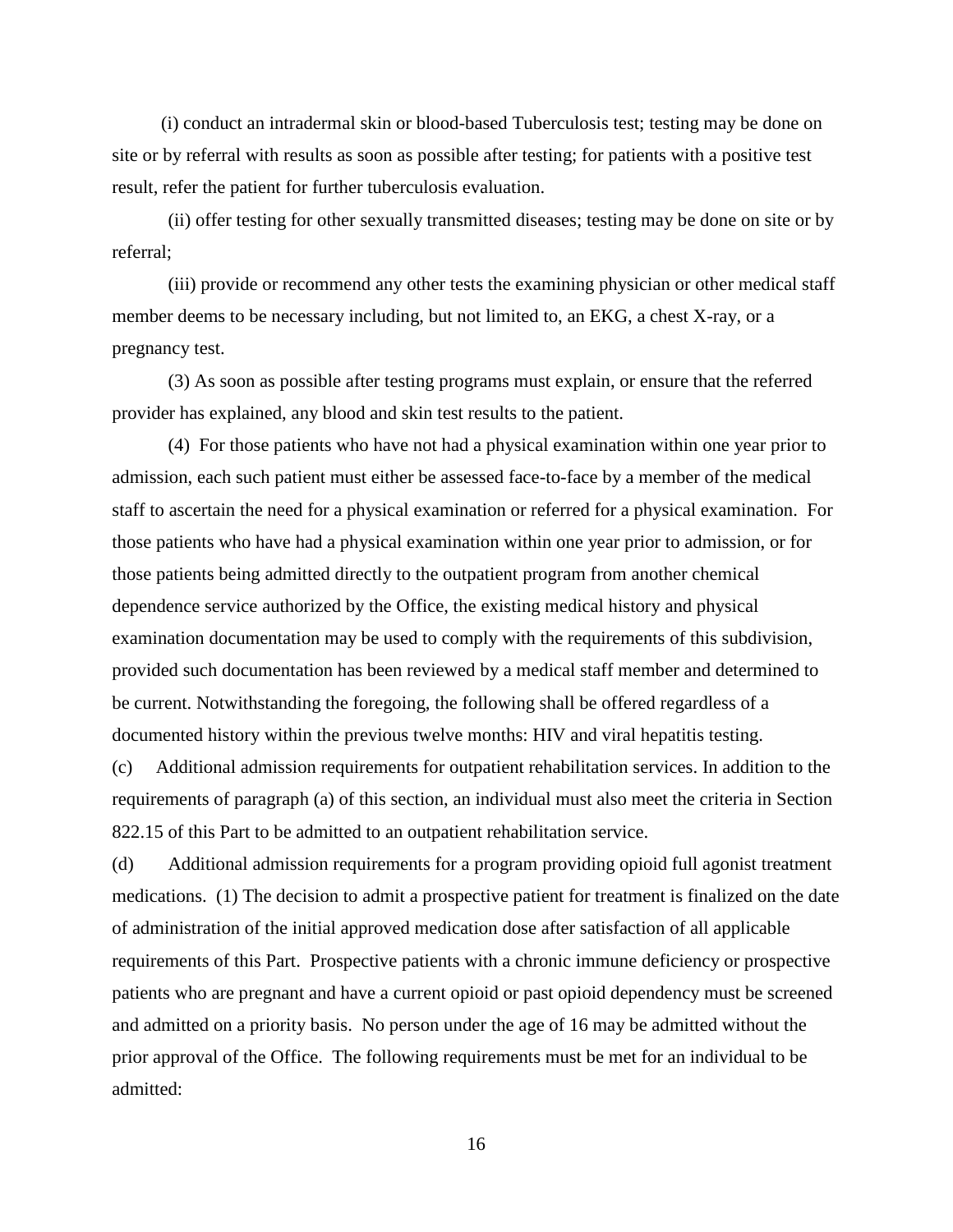(2) In order to provide the first medication dose, a physician must make an in-person evaluation of each prospective patient to determine that they have had a physiological dependence on opioids for at least the previous 12-month period, and must diagnose and document such, provided however:

(i) a prospective patient may be admitted who voluntarily completed treatment in another program without confirming current opioid dependence if the program confirms that the:

*(a)* voluntary completion of treatment occurred within the previous 24 months; and

*(b)* previous treatment lasted at least 6 months;

(ii) a prospective patient who is less than 18 years of age may be admitted if such patient has had at least two prior treatment episodes within a 12-month period and a dependence on opioids for a minimum period of twenty-four (24) months;

(iii) a prospective patient who resided in a correctional or chronic care facility for at least one month, if assessed within 6 months after release or discharge, may be admitted if the prospective patient would have been eligible for admission prior to residing in such facility.

(3) A physician must ensure that prior to first dose; the prospective patient is provided and signs (physical or electronic signature) an informed written consent to participate in opioid treatment, which shall include notice of the risks and benefits of a prescribed medicine.

(4) Each Program providing opioid full agonist treatment medications must issue a photo-identification card to each patient within two weeks after admission; patients may carry the identification or, at the patient's option, have the identification maintained at the program. (e) Readmissions to programs providing opioid full agonist medications. Programs need not repeat admission procedures for any patient who is being re-admitted within three (3) months of discharge and need not repeat a medical and laboratory examination if the patient received a

medical and laboratory exam within the previous year, provided:

(1) The patient's prior medical records must be combined with the new medical records within thirty days of the patient's readmission;

(2) each program must immediately readmit patients who were previously discharged from that program:

(i) after a stay of 30 days or more in a hospital, nursing home, or other health care facility, if such patient is still being maintained on an approved medication, and/or meets the eligibility requirements when released; or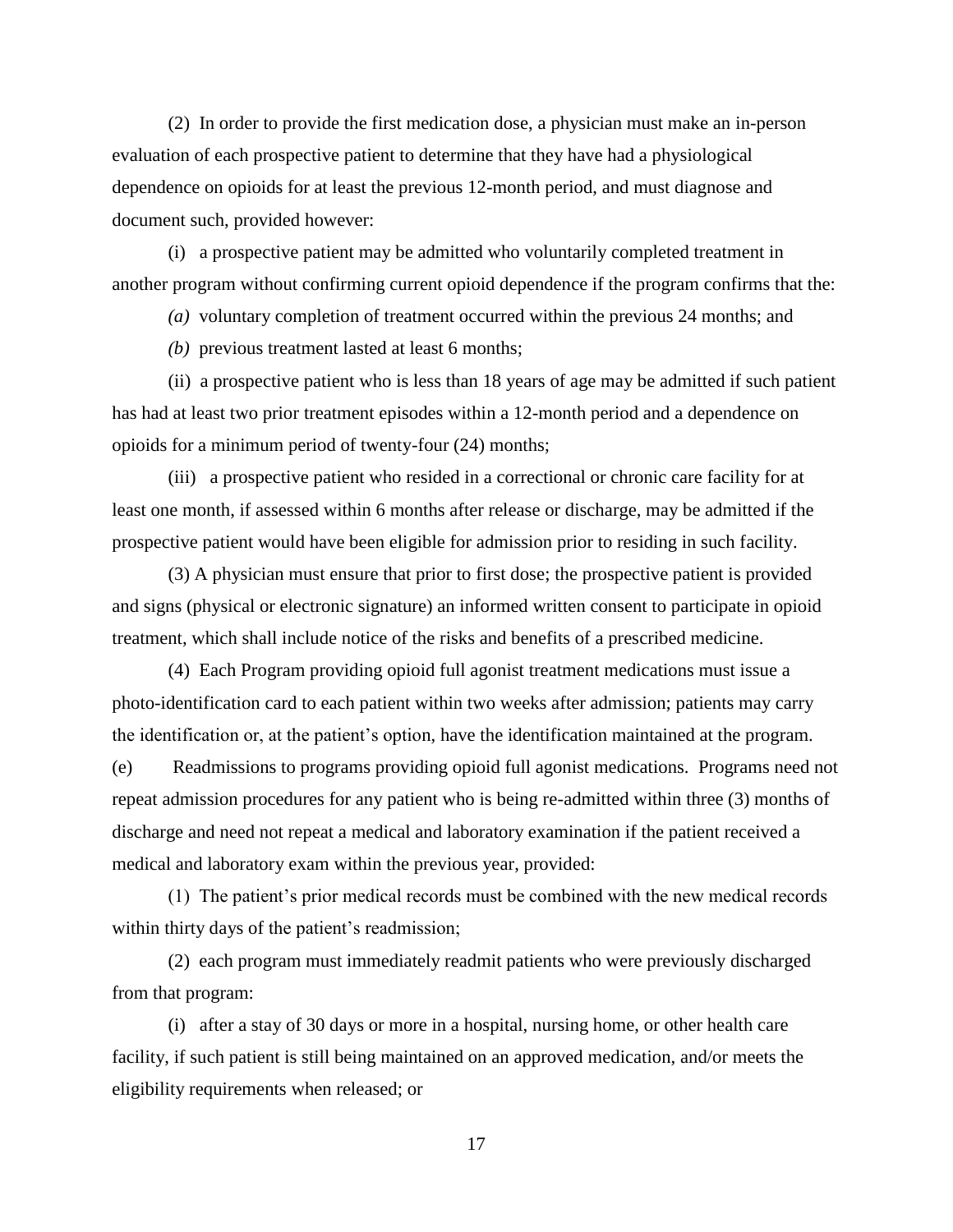(ii) after an extended incarceration (including KEEP), if clinically appropriate when such patient is released.

(f) Transfers between programs providing opioid full agonist medications. (1) Each program must develop procedures regarding the transfer of patients which must ensure that the program shall:

(i) not deny a reasonable request for transfer (temporary or permanent);

(ii) not include "temporary-to-permanent" conditions;

(iii) regard transferred patients as continuing in treatment by incorporating their length of treatment and treatment/recovery plans from the referring program;

(iv) send or receive the reason for the transfer and provide the most current medical, counseling, and laboratory information within fourteen (14) days of the request. Receipt of this information is not required prior to acceptance and the failure to receive this information will not preclude acceptance; and

(v) continue the patient's approved medication dosage and take-home schedule unless new medical or clinical information requires medical staff to review and subsequently order a change.

(2) Each program must develop procedures for the temporary transfer of patients which must ensure that the:

(i) transferring programs forward information on fees, contact person, time and dose of medication to the receiving program;

(ii) Program sends or receives prior to the patient's arrival the reason for the temporary transfer including temporary dates and approved medication dose;

(iii) Program shall not deny a reasonable request for a temporary transfer;

(iv) transferring program remains responsible for the patient's overall treatment. The receiving program may deliver any necessary service after consultation with the transferring program; and

(v) receiving program prescribing professional must write an order to continue the patient's medication dose and take-home schedule.

### **822.9 Treatment / recovery plan**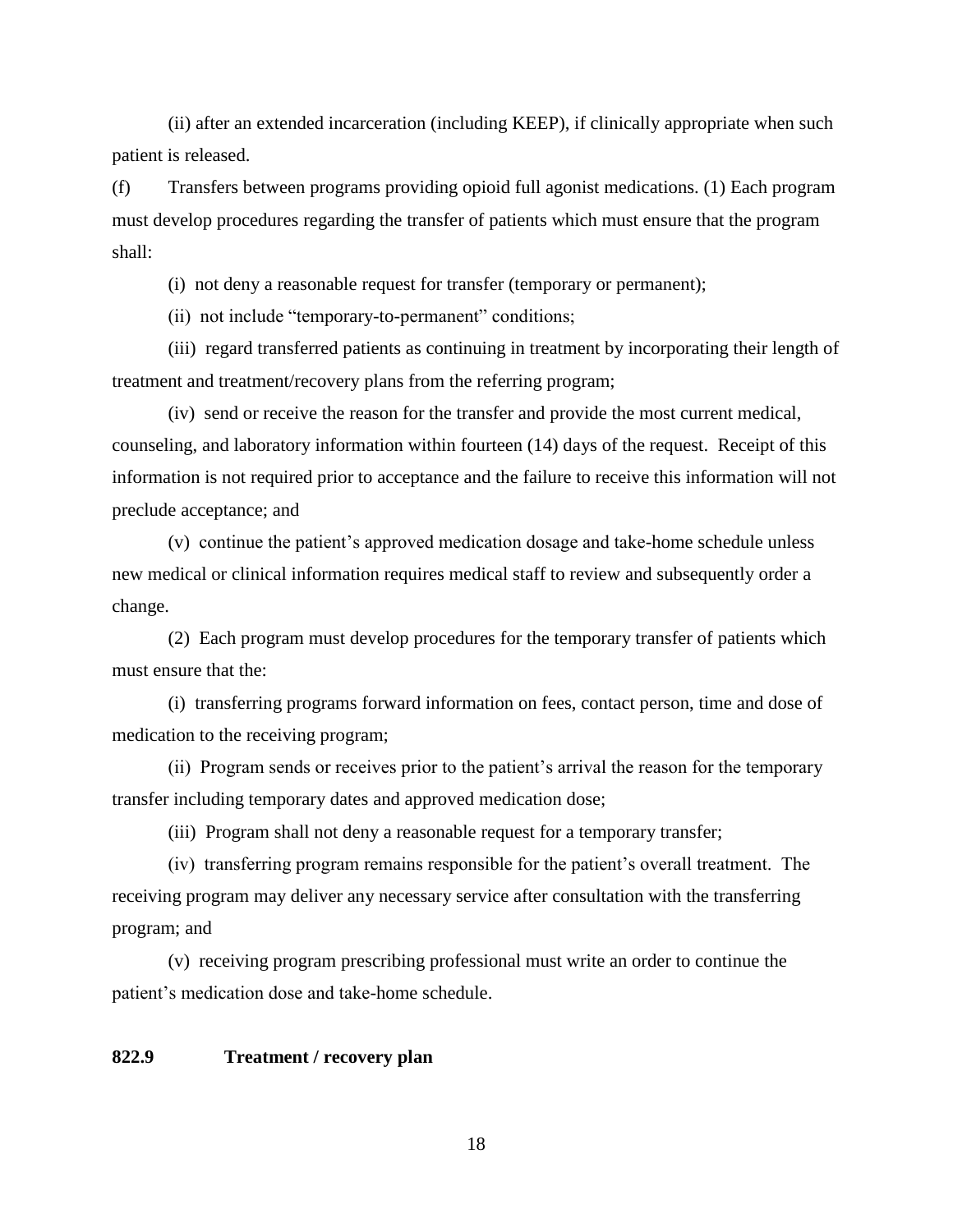(a) Each patient must have a written person-centered treatment/recovery plan developed by the clinical staff and patient as soon as possible after admission but not later than thirty (30) calendar days after admission. Standards for developing a treatment/recovery plan include, but are not limited to:

(1) If the patient is a minor, the treatment/recovery plan must also be developed in consultation with the patient's parent or guardian unless the minor is being treated without parental consent as authorized by Mental Hygiene Law section 22.11.

(2) For patients moving directly from one program to another, the existing treatment/recovery plan may be used if there is documentation that it has been reviewed and, if necessary, updated within fourteen (14) days of transfer.

(b) The treatment/recovery plan must:

(1) include each diagnosis for which the patient is being treated;

(2) address patient identified problem areas specified in the admission assessment and concerns which may have been identified subsequent to admission, and identify methods and treatment approaches that will be utilized to achieve the goals developed by the patient and primary counselor;

(3) identify a single member of the clinical staff responsible for coordinating and managing the patient's treatment who shall approve and sign (physical or electronic signature) such plan;

(4) any significant medical issues identified prior to or after admission; and

(5) be reviewed, approved and signed (physical or electronic signature) within 10 days of the development of the treatment plan by either a physician, physician's assistant, licensed psychologist, nurse practitioner, or licensed clinical social worker.

(c) Continuing review of treatment/recovery plans. The treatment/recovery plan must be reviewed, and revised if necessary, at least once within every ninety (90) calendar days from the date of admission for the first year and at least once within every 180-calendar day window period thereafter. Reviews should occur more frequently when a patient is not responding to treatment as planned or if a significant incident occurs. Reviews of the treatment plan shall be signed (physical or electronic signature) by either a physician, physician's assistant, licensed psychologist, nurse practitioner, or licensed clinical social worker.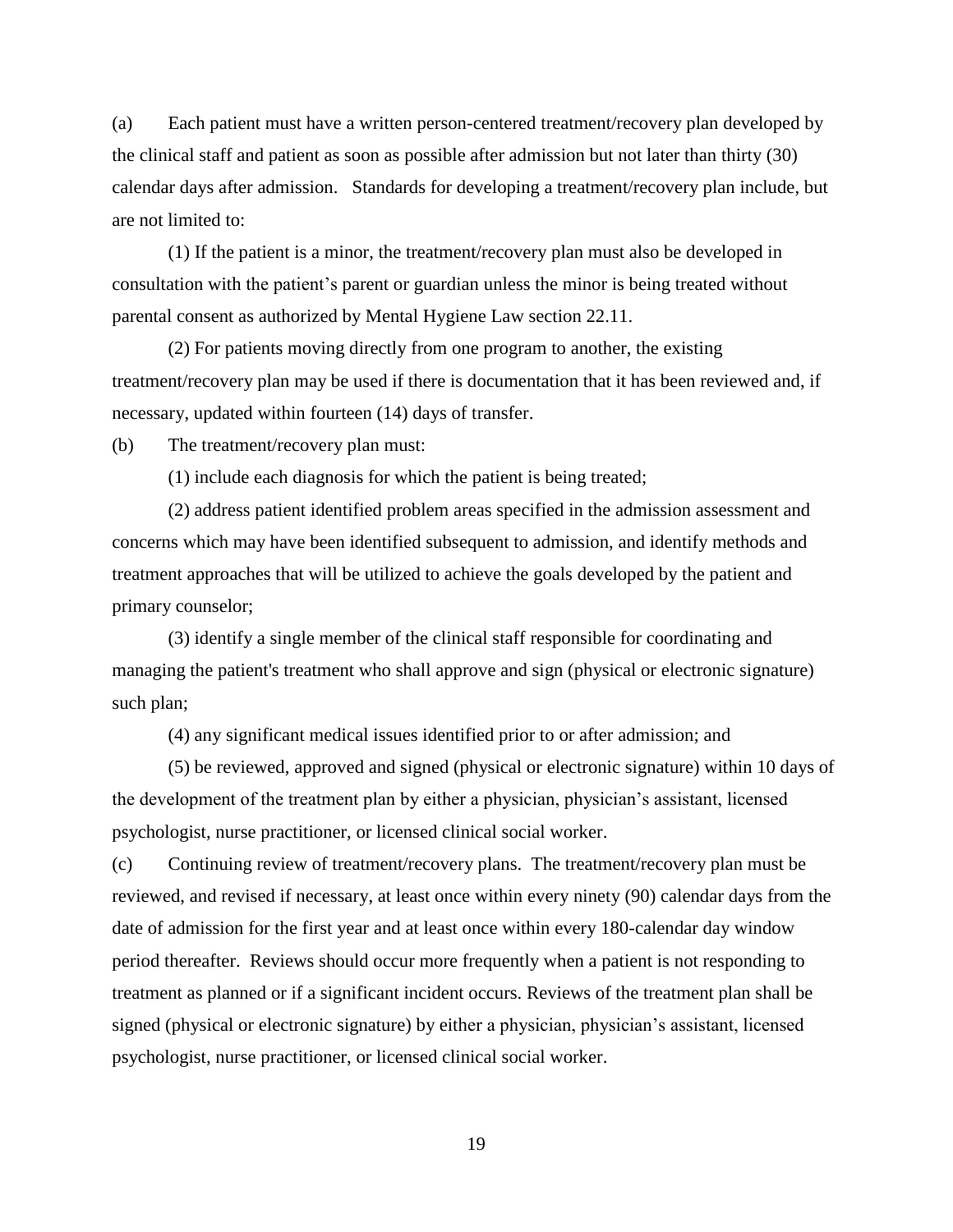(d) The program's multidisciplinary team, as defined in Part 800 of this Title, shall meet on a regularly scheduled basis for the purpose of reviewing a sample of cases for the purpose of clinical monitoring of practice. This meeting shall be documented as to date, attendance, cases reviewed and recommendations.

(e) Referrals and Readmissions. If a patient is referred directly to the program from another service certified by the Office, including an office approved DWI provider/practitioner, or is readmitted to the same program within sixty (60) days of discharge, any assessment created by such provider may be used, provided documentation is maintained demonstrating a review and update.

(f) Pregnancies. Treatment/recovery plans must include provisions for pre-natal care for all patients who are pregnant or become pregnant. If a pregnant patient refuses or fails to obtain such care, the provider must have the patient acknowledge in writing that pre-natal care was offered, recommended, and refused.

(g) Communicable disease. Treatment/recovery plans must include provisions for the prevention, care and treatment of HIV/AIDS, viral hepatitis, tuberculosis and/or sexually transmitted diseases when present. If a patient refuses to obtain such care, the provider must have the patient acknowledge in writing that such care was offered, recommended, and refused.

### **822.10 Case records**

(a) All programs must maintain a case record (either electronic or paper) for each patient who receives services. The case record must demonstrate a chronological pattern of delivered medical and treatment services consistent with the patient's prior treatment history, if any, and the patient's evolving treatment/recovery plan.

(b) The case record must include, at a minimum, the following:

(1) a notation that, prior to the first treatment visit, the patient received a copy of the program's rules and regulations, including patient's rights (Part 815) and a summary of the federal confidentiality requirements, that such rules and regulations were discussed with the patient, and that the patient indicated he/she understood them;

(2) the source of referral, if applicable;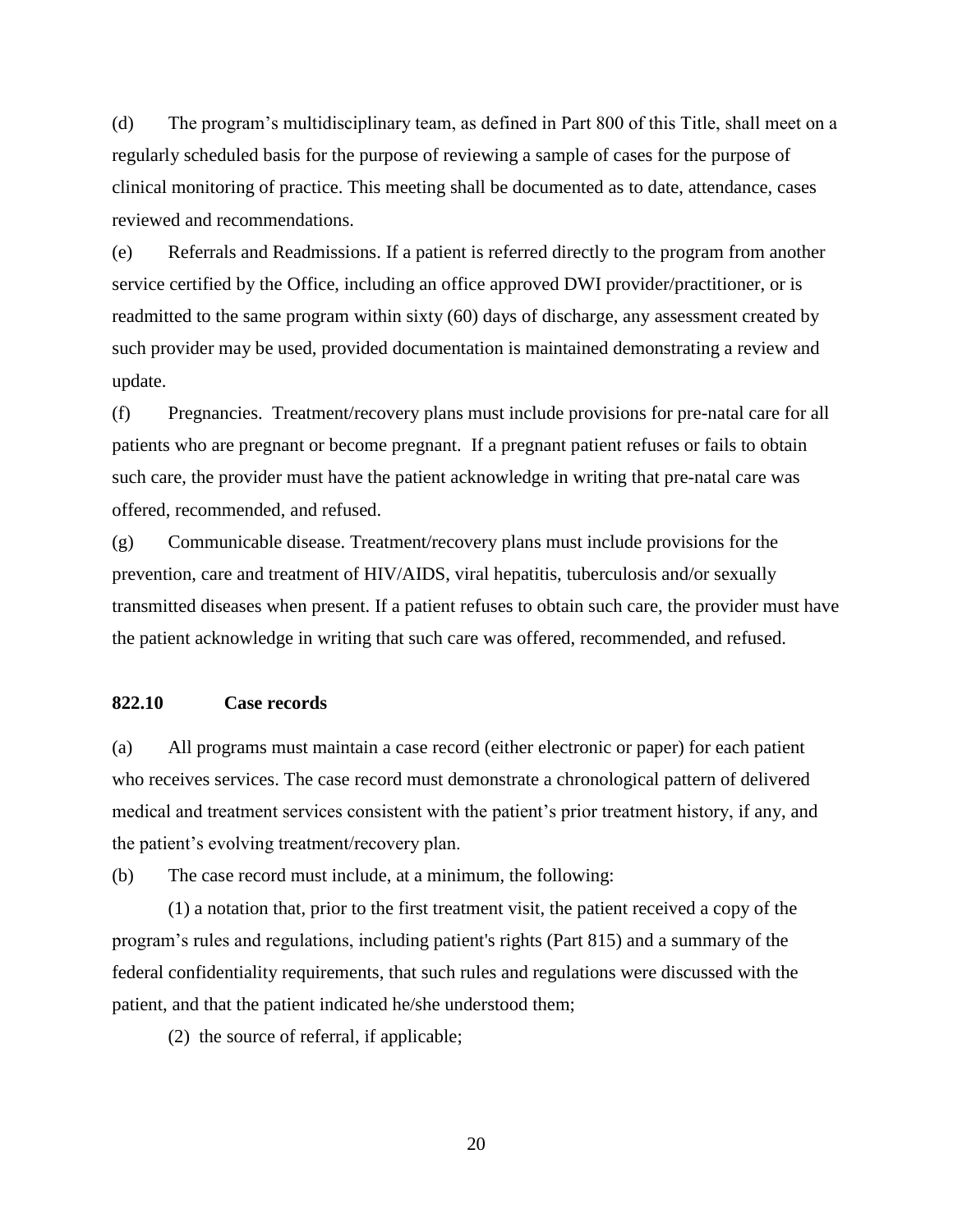(3) any clinical or non-clinical documentation or determination applicable to the delivery of medical and treatment services for a particular patient and/or supporting the patient's evolving treatment/recovery plan;

(4) the individual treatment/recovery plan and all reviews and updates thereto;

(5) signed releases of consent for information;

(6) documentation of services in accordance with 822.11;

(7) documentation of level of care determinations using the OASAS level of care protocol;

(8) discharge plan and summary, including the circumstances of the discharge; and

(9) if the patient is a minor being treated without parental consent, documentation establishing that the provisions of Mental Hygiene Law section 22.11 have been met.

(c) In addition to the requirements of subdivision (b) of this section case records must also include, documented within 30 days of occurrence unless otherwise specified:

(1) information and documentation required in screening and admission;

(2) all lab results;

(3) current approved medication dose and justification for any changes;

(4) include an order sheet that is displayed in the case record and signed (physical or electronic signature) by any medical professional licensed under the appropriate state law authorizing such change and noting the date for each approved medication order and dose change; and

(5) discharge information, including but not limited to, a complete medication list, reason for discharge and any referrals made.

(d) Transfers. If patients are transferred between a chemical dependence outpatient program and outpatient rehabilitation services within the same provider, a single case record may be maintained provided that it includes clinical justification for the transfer, the effective date of the transfer and a revised treatment/recovery plan, signed (physical or electronic signature) by a clinical staff member and their supervisor within seven (7) days of the transfer.

(e) Confidentiality. Case records maintained by the program are confidential and may only be disclosed consistent with the Health Insurance Portability and Accountability Act (HIPAA) and the federal regulations governing the confidentiality of alcohol and drug abuse patients' records as set forth in 42 CFR Part 2 and other applicable law.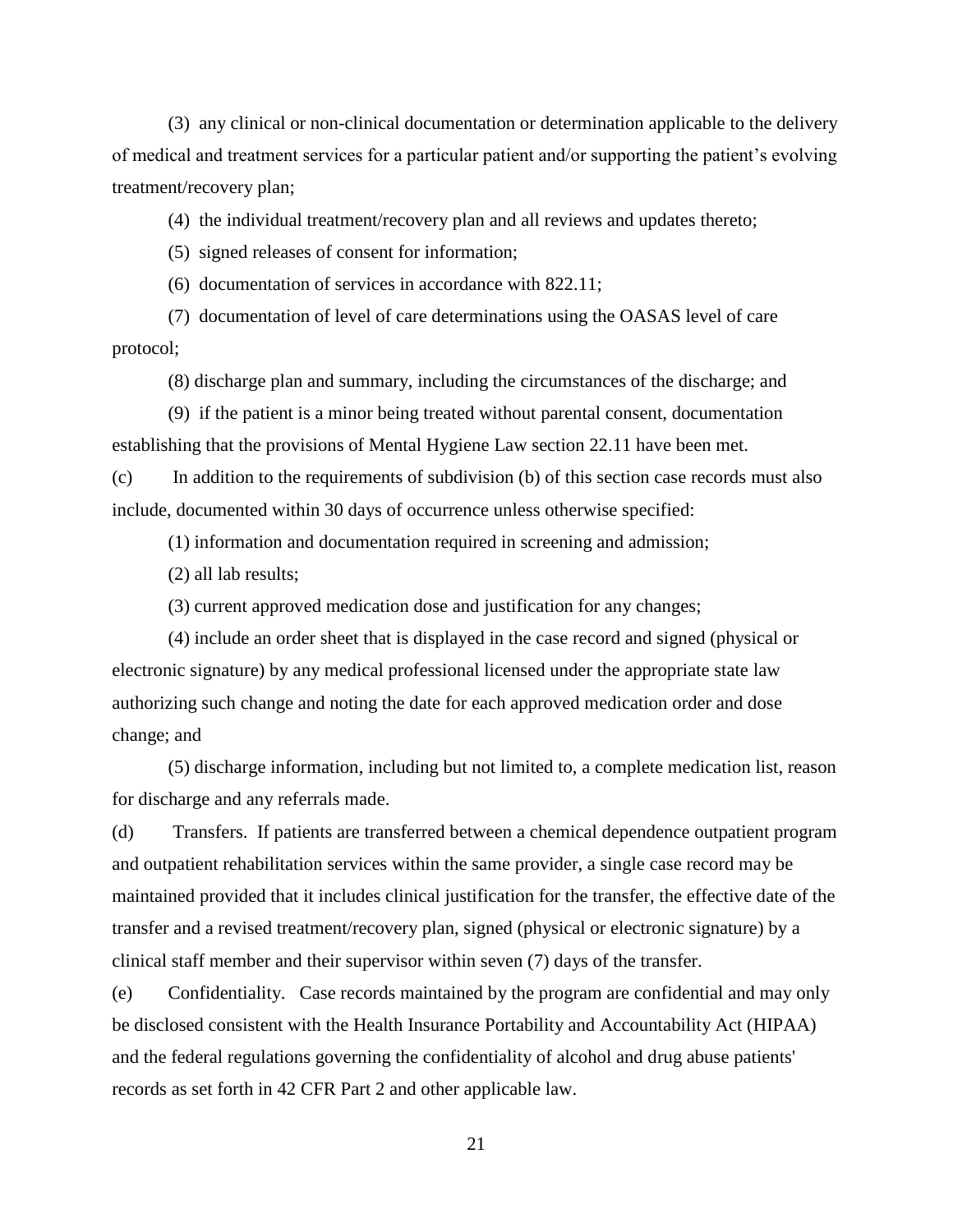(f) Records retention. Case records must be retained for six (6) years after the date of discharge or last contact, or three (3) years after the patient reaches the age of eighteen, whichever time period is longer.

(g) Patient deaths. If a patient dies while in active treatment any known details must be documented in the case record.

#### **822.11 Documentation of services**

(a) Unless otherwise indicated, the type, content, duration and outcome of each service delivered to or on behalf of a patient must be documented in the patient's case record, described and verified as follows:

(1) be written and signed (physical or electronic signature) by the staff member providing the service;

(2) indicate the date the service was delivered;

(3) record the relationship to the patient's developing treatment goals described in the treatment/recovery plan;

(4) include any recommendations, communications, or determinations for initial, continued or revised patient goals and/or treatment.

## **822.12 Level of care transition planning**

(a) Level of care transition or discharge criteria. (1) Individuals entering treatment should progress by meeting treatment milestones including: stabilization; engagement; goal setting; and attainment of patient-centered goals. Individuals should be considered for level of care transitions once they have stabilized and attained the support necessary to support their goals. If an individual leaving treatment expresses a preference for a level of care or services that preference should be included in the patient record.

(2) Individuals who are discharged involuntarily must be discharged consistent with Part 815 of this Title.

(b) Level of care transition plan. (1) A transition plan must be developed in collaboration with the patient and any collateral person(s) the patient chooses to involve. Such plan shall specify needed referrals with appointment dates and times, all known medications (including frequency and dosage) and recommendations for continued care.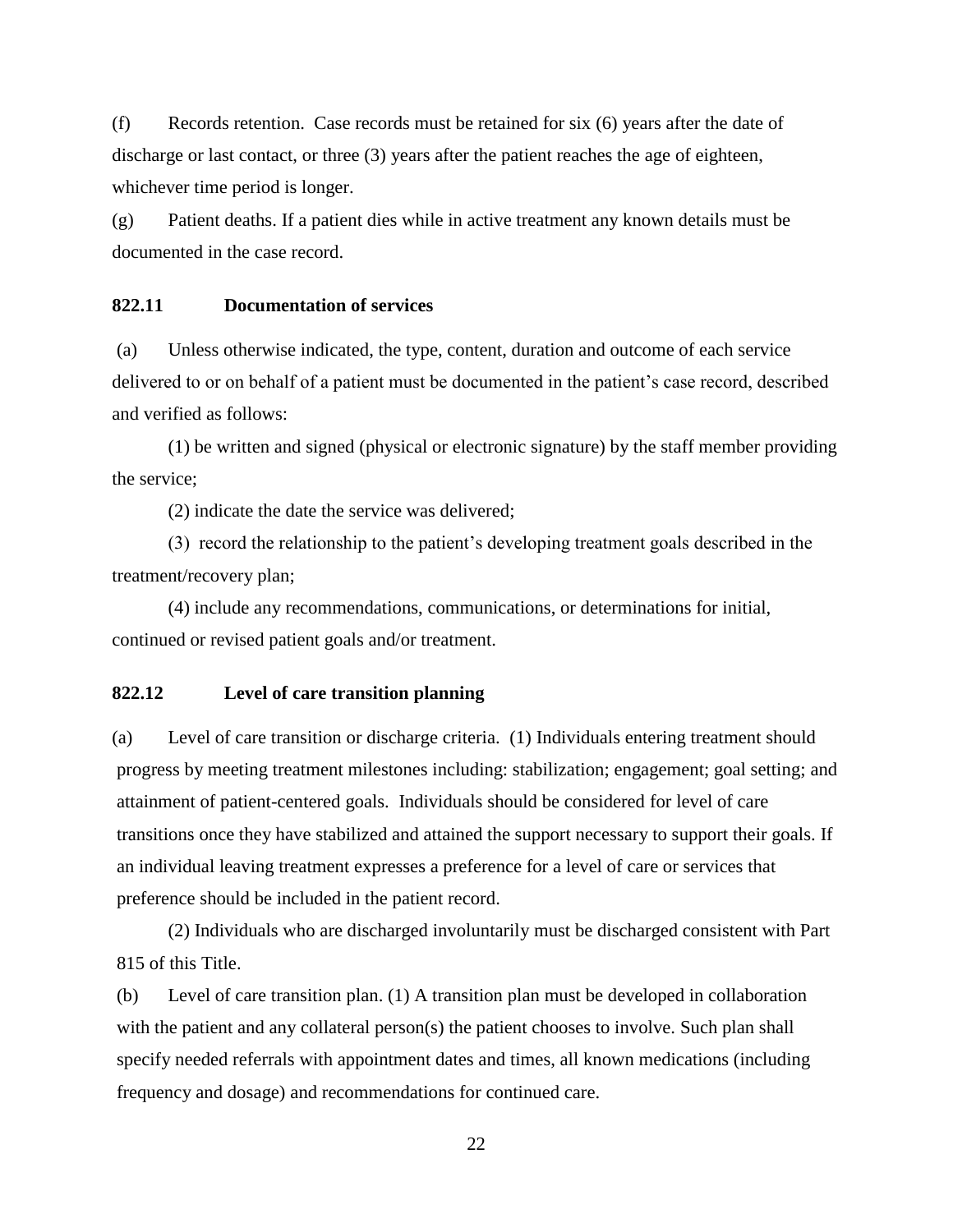(2) If the patient is a minor, the plan must also be developed in consultation with their parent or guardian, unless the minor is being treated without parental consent as authorized by Mental Hygiene Law section 22.11; information pertaining to the testing and treatment of sexually transmitted diseases cannot be shared with the minor patient's parent or guardian without the patient's consent, in accordance with applicable laws and regulations.

(c) No patient may leave treatment without a plan which has been previously reviewed and approved by a clinical staff member and the clinical supervisor. This requirement does not apply to patients who stop attending, refuse continuing care or OBOT planning, or otherwise fail to cooperate. That portion of the transition plan which includes referrals for continuing care must be given to the patient prior to leaving the program. The patient, and their family/significant other(s), shall be offered naloxone education and training and a naloxone kit or prescription. (d) Within forty-five (45) days of the patient leaving treatment, a summary must be prepared

#### **822.13 Continuing care**

and included in each patient's record.

(a) Individuals may be admitted to continuing care when they require a less intensive amount of support and services and there is a documented clinical need for ongoing clinical support to maintain gains made in treatment.

(b) The purpose of continuing care is to provide ongoing disease management services including management of life stressors, urges and cravings, mood and interpersonal relationships and to maintain gains made in treatment.

(c) Individuals in continuing care may receive counseling or peer services.

(d) Individuals in continuing care may receive rehabilitative support services including case management and medication management services as needed.

(e) Persons receiving opioid full agonist medication treatment are not appropriate for continuing care as defined herein.

### **822.14 Additional locations**

(a) A certified provider of an outpatient program may operate at one or more additional locations with the approval of the commissioner pursuant to Part 810 of this Title. For purposes of this section, an "additional location" is a provider site providing chemical dependence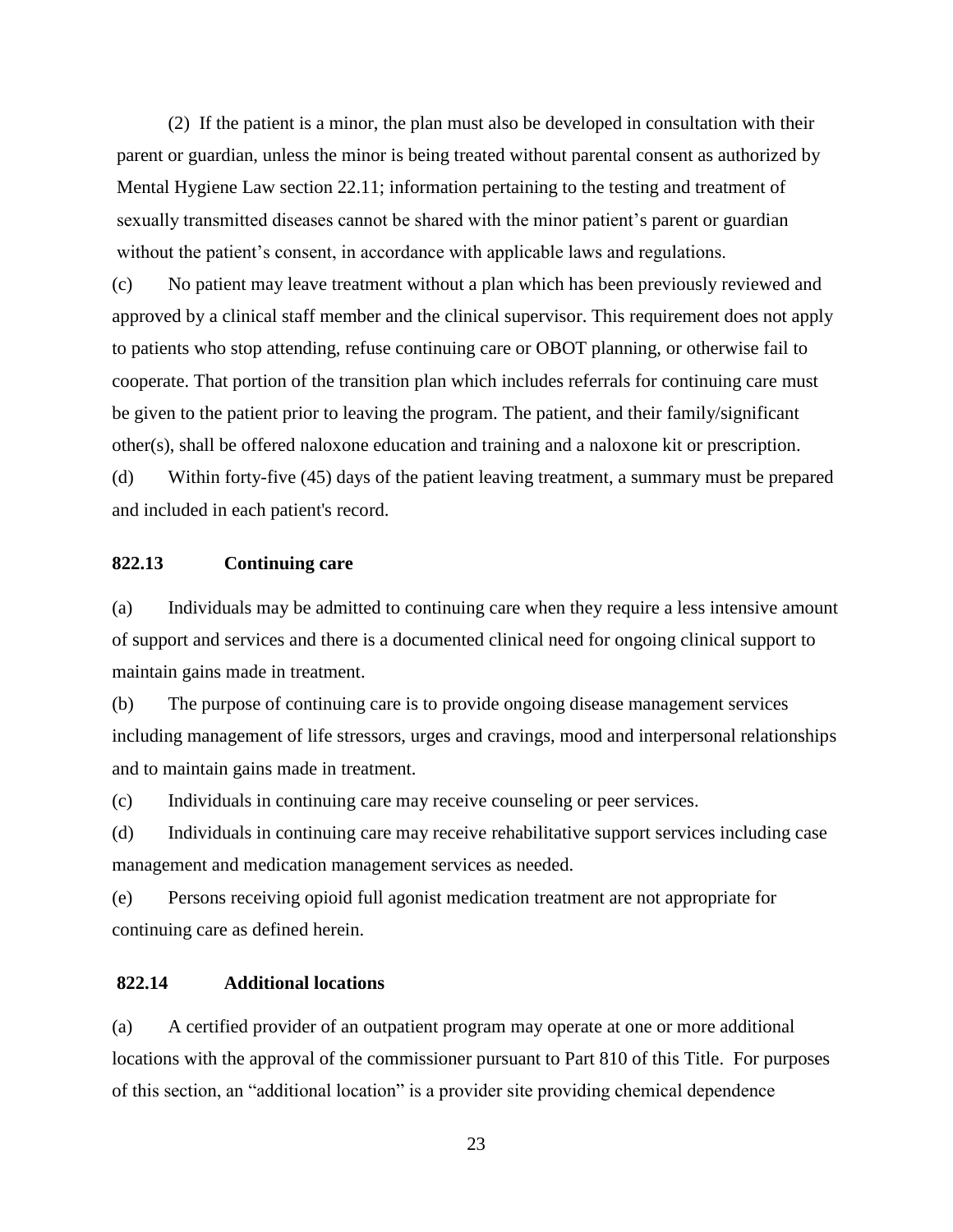outpatient treatment services which reports to a primary certified program for its operation, administration and supervisory activities.

(b) The provisions of this section shall not apply to certified providers of outpatient rehabilitation services.

# **822.15 Additional requirements for chemical dependence outpatient rehabilitation services**

(a) These requirements are in addition to the requirements of 822.7 and other sections applicable to all programs.

(b) As defined in 822.6 of this Part, outpatient rehabilitation services for individuals with more chronic conditions emphasize development of basic skills in prevocational and vocational competencies, personal care, nutrition, and community competency. The individual must have an inadequate support system and either substantial deficits in interpersonal and functional skills or health care needs requiring attention or monitoring by health care staff. These services are provided in combination with all other clinical services provided by programs. It is expected that services will be provided three to five days per week for at least four hours per day.

(c) Programs must be certified by the Office to provide outpatient rehabilitation services.

(d) Staffing. There must be at least one full-time equivalent counselor or therapist for every 20 patients receiving outpatient rehabilitation services. If volunteers or student interns are used, they may not be counted in the counselor-to-patient ratio. In addition to the staffing required in section 822.7 of this Part, the following additional staff members are required:

(1) at least one half-time therapeutic recreation therapist or occupational therapist or vocational specialist, certified as a rehabilitation counselor or qualified health professional with one year of experience and/or training in providing recreation, occupation and/or rehabilitation services; and

(2) at least one part-time nurse practitioner, registered physician's assistant, or registered nurse, or a licensed practical nurse supervised by a registered nurse employed by the governing authority.

(e) If a program is providing outpatient rehabilitation services, the following services must be available either directly or through written agreements:

(1) socialization development;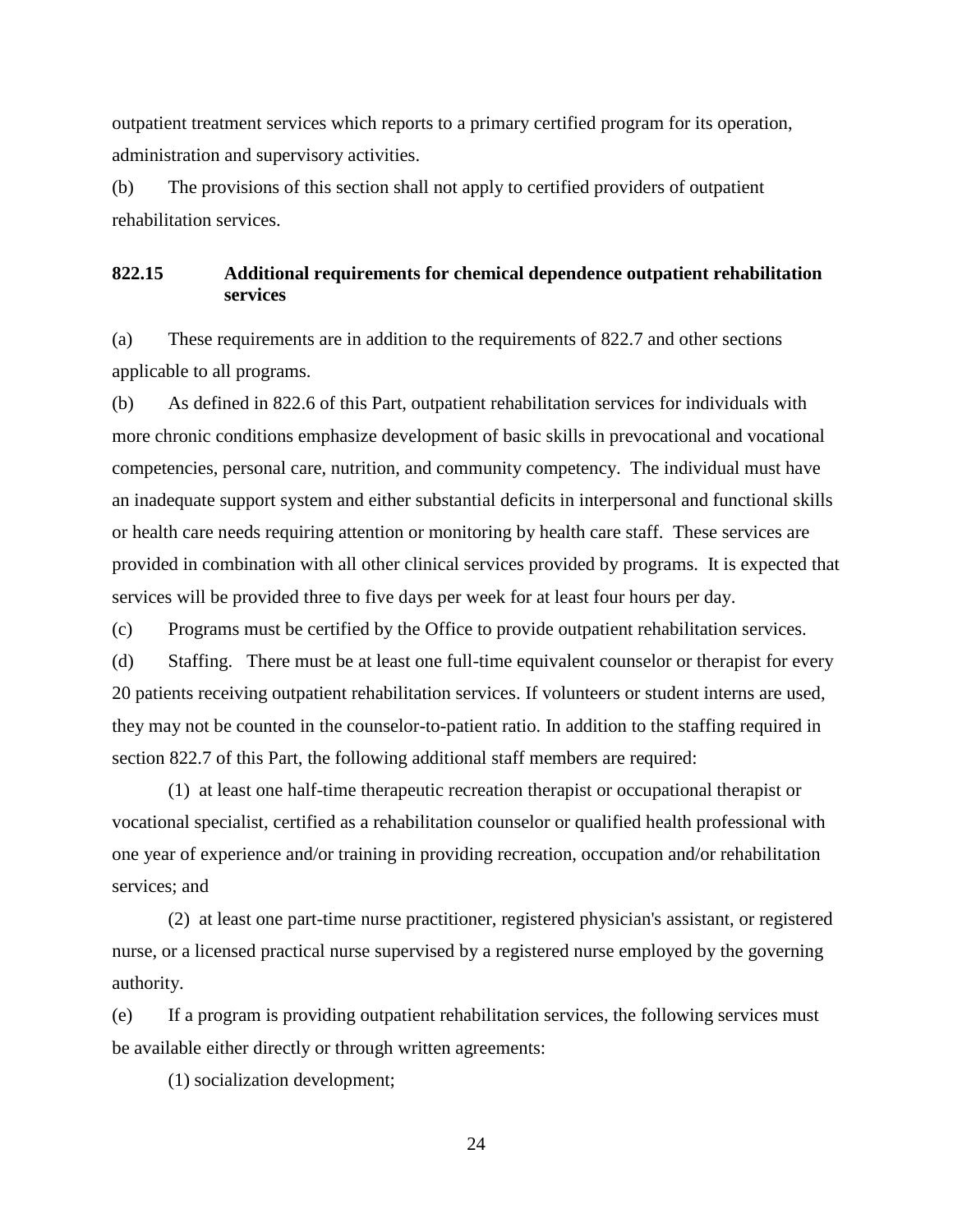(2) skill development in accessing community services;

(3) activity therapies; and

(4) information and education about nutritional requirements, including but not limited to planning, food purchasing, preparation and clean-up.

(f) A provider of outpatient rehabilitation services must assure the availability of one meal to each patient who receives outpatient rehabilitation services for four or more hours per day.

## **822.16 Additional requirements for programs providing opioid full agonist treatment medications**

(a) Central registry system. Each such program must participate in the central registry system established and maintained by the Office to prevent a patient's simultaneous enrollment in more than one such program and ensure accurate dispensing of medication in accordance with federal regulations. Each such program must:

(1) initiate a clearance inquiry to the central registry system by submitting all required information prior to admitting a patient;

(2) report all admissions, transfers, and discharges immediately to the central registry system;

(3) verify with the central registry system that the prospective patient is not presently enrolled in another such program and this verification must be documented in the clinical record; a program may not admit an applicant who is participating in another such program; and

(4) report any other information deemed necessary by the Office to comply with state and federal laws and regulations.

(b) Medication administration. (1) A physician must determine a patient's initial medication dose and schedule of administration and document such orders in the patient's record.

(2) A prescribing professional may report such orders to the registered or licensed medical personnel supervising medication administration; any subsequent change in approved medications, dose or schedule must similarly be reported to the pharmacy or to the medical staff and documented in the record before administration. The prescribing professional may issue verbal orders in emergencies only and must document such orders in writing within seventy-two (72) hours.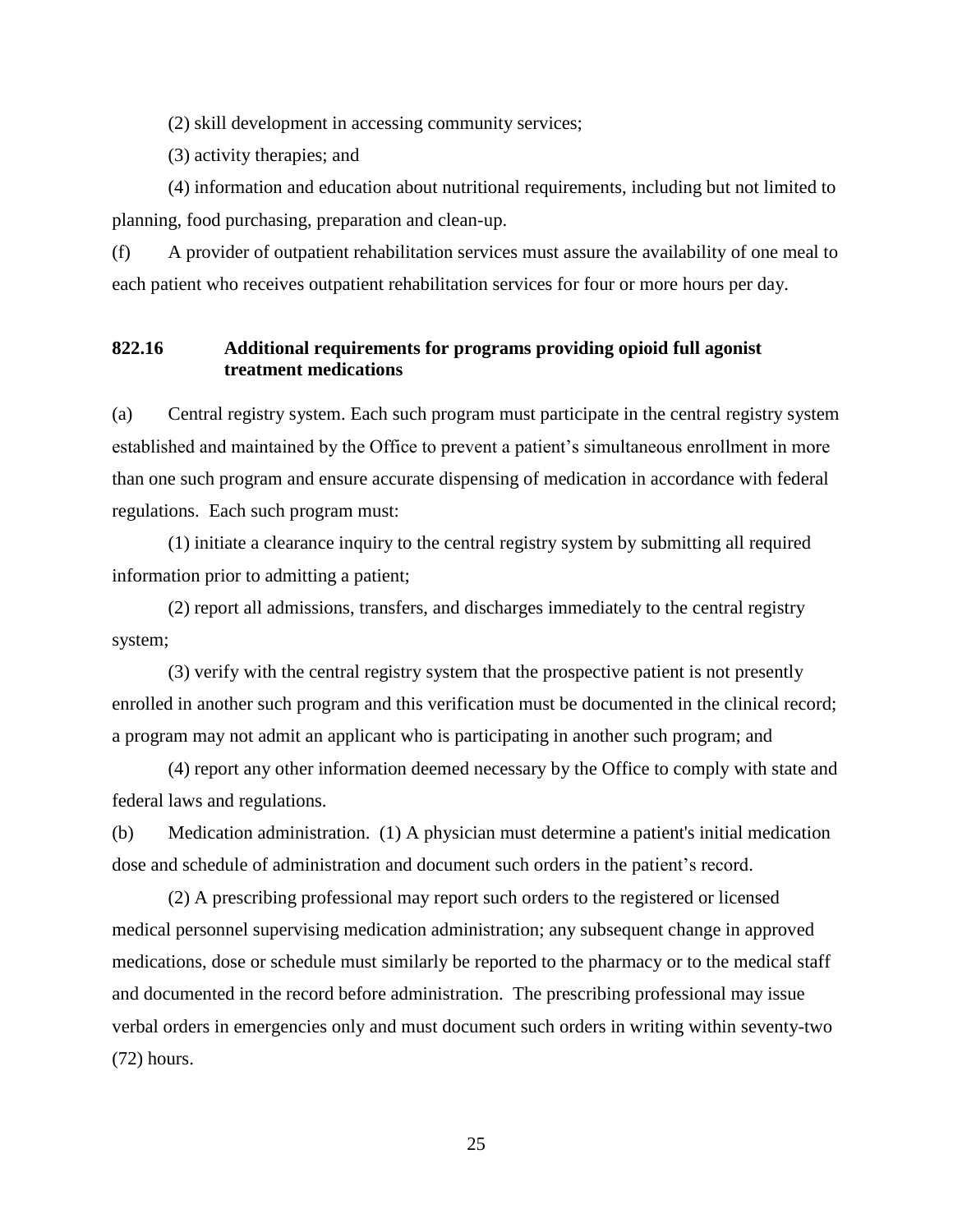(3) Patients must be properly stabilized with a therapeutic dose of approved medications; a therapeutic dose means an amount sufficient to maintain comfort for at least twenty-four (24) hours, alleviate opioid craving and stop continued opioid use. To assure effectiveness, measuring plasma levels and/or administering split medication doses, and/or conducting psychiatric evaluations may be considered as clinically indicated. Split medication doses require prior Office approval. Tests for plasma levels must be taken prior to a request to the Office for split dosing.

(4) If any medical staff member observes any condition or behavior on the part of a patient that may contraindicate a regularly scheduled dose of an opioid full agonist medication, such staff member must contact the prescribing professional immediately and advise of the patient's condition which may warrant an approved medication delay, withholding or adjustment. The prescribing professional must:

(i) approve any medication delay, withholding or adjustment; and

(ii) provide follow up consistent with emergency verbal orders as otherwise required by this section.

(c) Unsupervised or take-home medication. (1) Each patient must be on a visit schedule that is most appropriate to clinical need, conducive to treatment progress, and supportive of rehabilitation. A prescribing professional may reduce a patient's visit schedule, when clinically indicated, to accommodate patient changes in need, progress, or rehabilitation.

(2) Any patient may receive a single take-home dose for a day that the clinic is closed for business, including Sundays and State and Federal holidays.

(3) A physician must review and confirm the appropriateness for take-home medication. Patients may be granted take-home medication pursuant to clinical consideration of federal criteria including time-in-treatment.

(4) Such determinations shall be documented in the patient's medical record. Time-intreatment requirements do not apply to buprenorphine take-home medication per federal rules.

(5) No medications shall be dispensed to patients in short-term detoxification treatment or interim maintenance treatment for unsupervised or take-home use.

(6) Notwithstanding the requirements of this subdivision, a provider may require a patient to visit the program when concerned with diversion of opioid full agonist medication.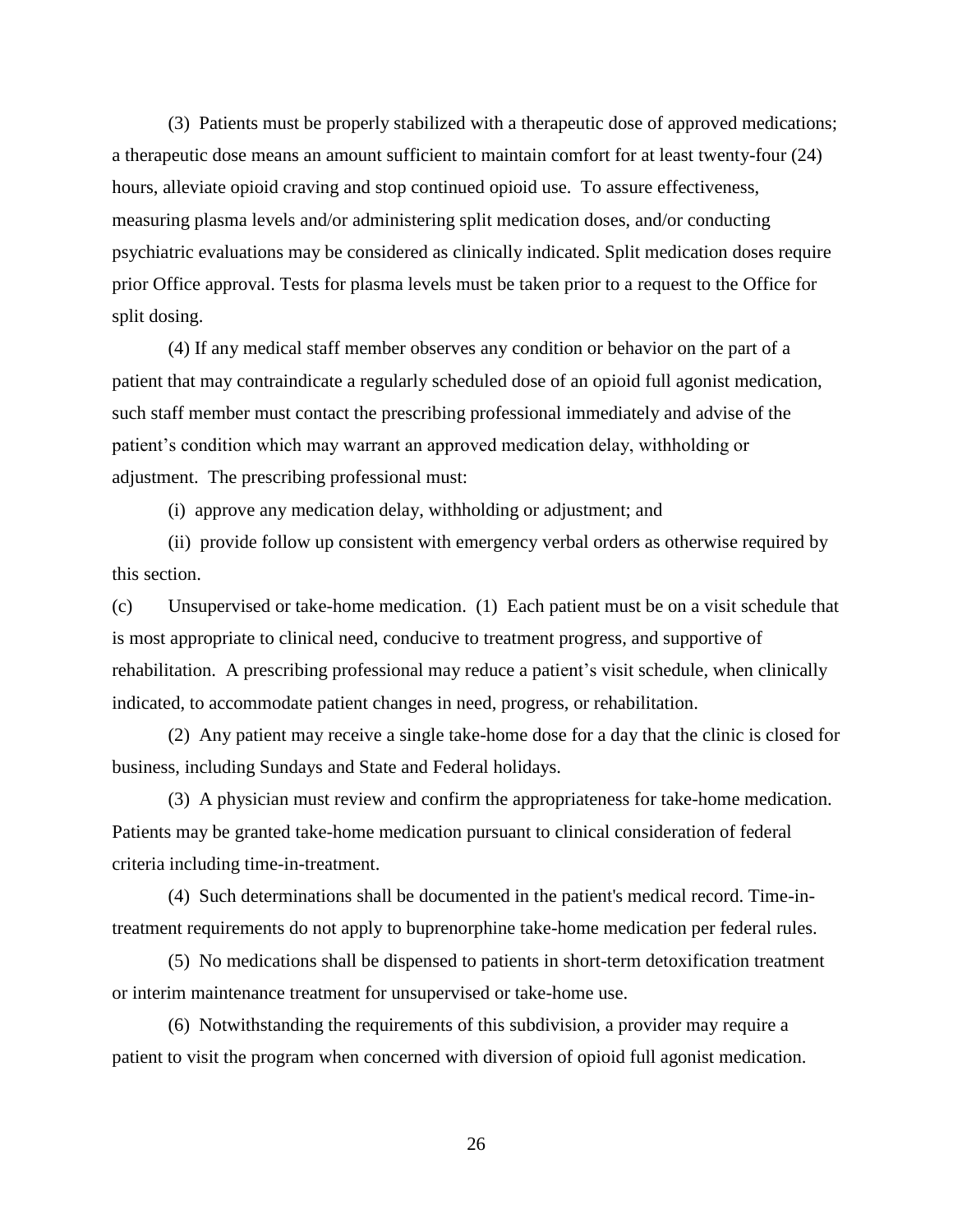When this occurs the patient shall be required to bring in all remaining take-home doses. Remaining doses must match the prescribed schedule.

(7) Holidays. Notwithstanding the requirements of this subdivision, a patient may be provided with extra medication without prior Office approval if the patient's next regular visit falls on a legal or program holiday. Designation of a program holiday that is not a federal holiday must be approved annually by the Office at least thirty (30) days in advance.

(8) Exceptional circumstances. Notwithstanding the requirements of this subdivision, a prescribing professional, based on reasonable clinical judgment, may order up to thirty (30) takehome doses at any one time if a patient is unable to conform to the applicable mandatory schedule requirements due to exceptional circumstances such as illness, personal or family crisis, travel, employment, medical, or hardship, and the prescribing professional determines the patient is also responsible in handling approved medication. Such order shall not be a permanent schedule change. The prescribing professional must immediately document in the patient record the reasons for the order.

(9) Release of medication to designated third party. Program medical staff may release medication to a designated third party other than the patient only when the patient is physically unable to attend the program. The decision to permit such release to a designated third party must be based on the clinical judgment of the prescribing professional and with the consent of the patient, both of which must be documented in the patient's record. All designated third parties must also receive prior Office approval.

(10) Patients readmitted to a program after an approved voluntary discharge may be granted the same take-home schedule at the time of discharge provided all criteria other than length of treatment are satisfied.

(d) Medication security. (1) Access to controlled substances, including approved medications, shall be limited to authorized persons in accordance with applicable state and federal law. The areas where controlled medication stocks are maintained, dispensed, or administered must be physically separated and secure from patient areas in accordance with applicable state and federal law.

(2) Immediately after administration, drug containers must be purged by rinsing, inversion, or by an acceptable alternative method that must effectively prevent the accumulation of residual medication. Containers used in the program or for take-home medications may not be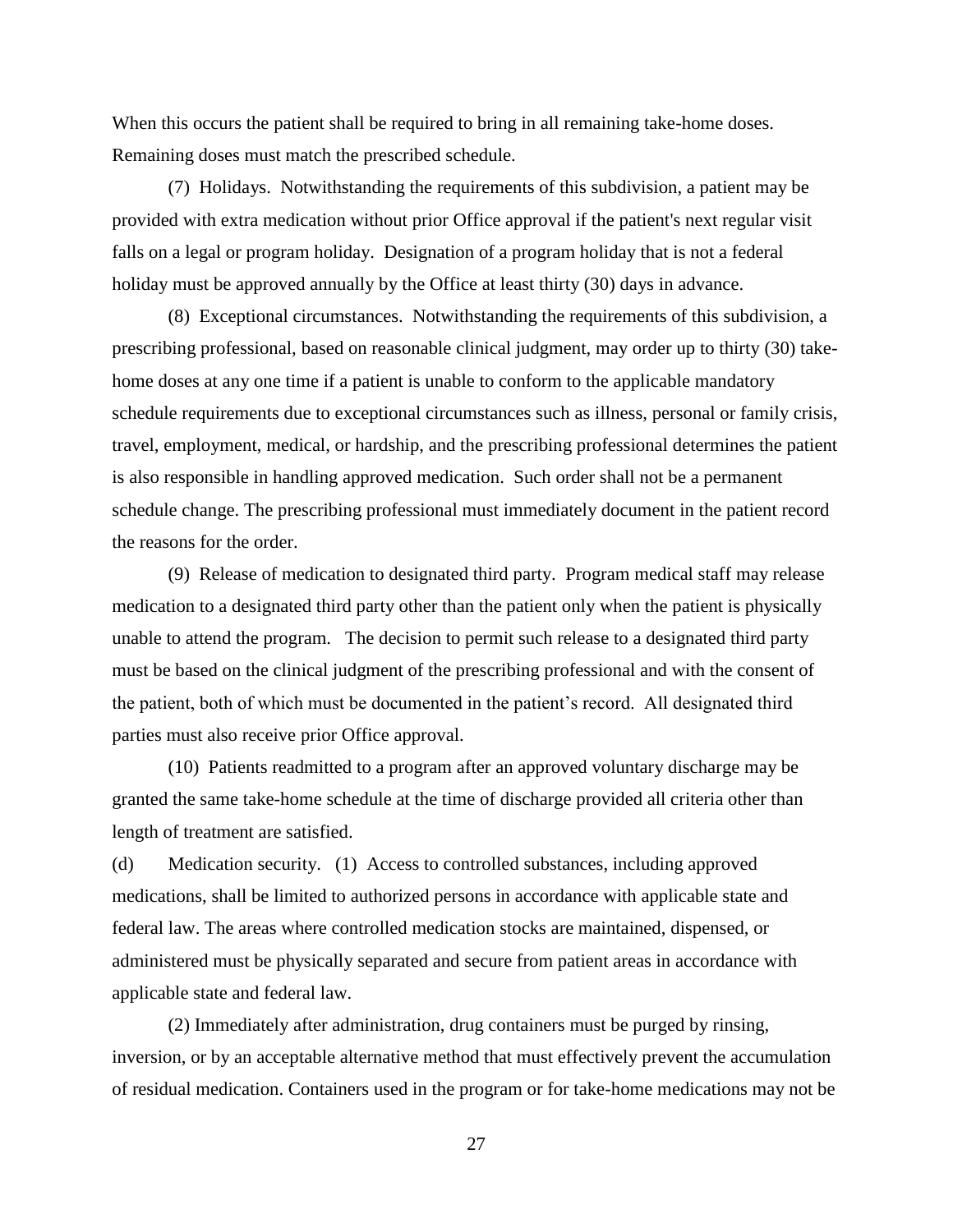reused and must be destroyed. Each program must assure patients' take-home bottles and used containers are disposed of properly. Patients should return take-home bottles before receiving any subsequent take-home medication.

(3) Any theft or loss of approved medications must be immediately reported in accordance with applicable state and federal law.

(e) Residential programs providing opioid full agonist treatment medications. Such a residential program shall:

(1) comply with all applicable requirements of this Part;

(2) comply with all requirements of this Title applicable to chemical dependence residential services;

(3) not dispense take-home medications to any patient; and

(4) include material and schedules for development and review of treatment/recovery plans as required by regulations applicable to chemical dependence residential services, rather than the requirements of this Part.

(f) Opioid taper. (1) Voluntary Taper. Each program must provide an opioid taper at the program or arrange for taper at another program or in a facility approved to provide tapering as is medically and clinically appropriate:

(i) Patients may request a voluntary taper at any time and may discuss reasons and circumstances with program staff who must provide clinical feedback regarding patient readiness. No reasonable request shall be denied;

(ii) Each program must administer a voluntary taper at a pace tailored to the patient's individual needs, based on clinical judgment, medical evaluation, patient input and feedback at the start of the taper and continuously throughout.

(g) Opioid medical maintenance (OMM). (1) An OMM program requires federal and state approval. Patients admitted to OMM must meet specific criteria including:

(i) four (4) years of continuous treatment in a program providing opioid full agonist treatment;

(ii) three (3) years of no drug abuse including alcohol;

(iii) three (3) years of no criminal involvement;

(iv) three (3) years of continuous gainful employment or productive activity;

(v) three (3) years of emotional stability;